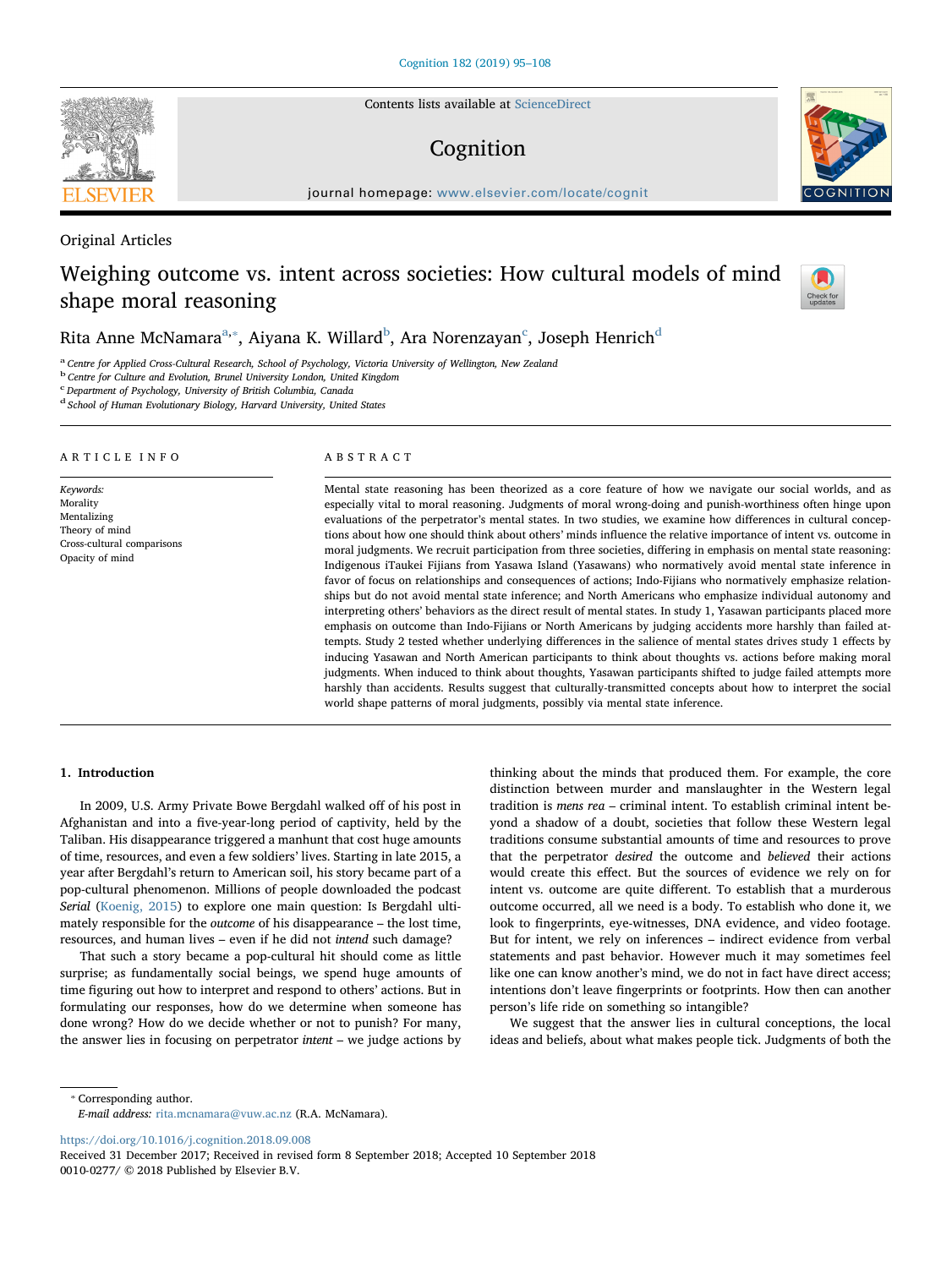permissibility and appropriate response to others' behaviors are not mechanistic calculations made in isolation from the world around us. They are deeply informed by the social contexts we live in. In many populations with Western European roots, the prevailing belief is that minds and mental states cause behaviors ([Markus & Kitayama, 1991](#page-12-1)). If the mind is the root of all evil, then mental states like intent are the most appropriate focus [\(Berman, 1999; Cohen & Rozin, 2001](#page-11-0)). By contrast, anthropological and historical records show many instances of societies who paid little or no attention to intention, even in situations like murder [\(Baker, 1979; Gluckman, 1965, 1972; Kroeber, 1976](#page-11-1)). Of particular note, ethnographers working around the Pacific, in some Central American communities, and in parts of the Arctic have noted a general avoidance of discussion about mental states ([Duranti, 2015;](#page-12-2) [Luhrmann, 2011; Robbins & Rumsey, 2008; Throop, 2012](#page-12-2)). When pressed to say why they do not talk about what is going on in other people's heads, people in these communities often describe the mind as inside an opaque container. One can never truly know what another is thinking. Ethnographers dubbed these beliefs about minds the Opacity Doctrine or Opacity of Mind [\(Duranti, 2015; Luhrmann, 2011; Robbins &](#page-12-2) [Rumsey, 2008; Throop, 2012\)](#page-12-2).

Complementing this historical and ethnographic evidence, a recent but growing body of psychological findings demonstrates cultural variation in the importance of mental state attribution in general, and within the context of intent reasoning for moral judgments in particular. Societies that place greater emphasis on communal and relational values often focus less on intent ([Barrett et al., 2016; Hamilton et al.,](#page-11-2) [1983; Laurin & Plaks, 2014\)](#page-11-2), with implications for how people broadcast their thought processes through behaviors like emotional displays ([Lillard, 1998; Matsumoto, Yoo, & Nakagawa , 2008; Matsumoto,](#page-12-3) [Takeuchi, Andayani, Kouznetsova, & Krupp, 1998](#page-12-3)). Developmentally, children living in more traditional and community-oriented groups often pass psychological tests that require them to use others' beliefs to predict their behavior (i.e. false belief measures) at later ages [\(Barrett](#page-11-3) [et al., 2013a; Callaghan et al., 2005; Liu, Wellman, Tardif, & Sabbagh,](#page-11-3) [2008; Mayer & Trauble, 2012](#page-11-3)). This is particularly so for children from cultural contexts with Opacity of Mind norms [\(Barrett et al., 2013a;](#page-11-3) [Mayer & Trauble, 2012](#page-11-3)). This suggests a weaker, more distant cognitive/semantic connection between thoughts and behaviors for children in these societies. Conversely, exposure to a larger lexicon of mental state terms and more formal Western education predicts children will perform these tasks at younger ages ([Meristo et al., 2007; Pyers &](#page-13-0) [Senghas, 2009; Vinden, 2002](#page-13-0)). This suggests a tighter linkage between mental states and behaviors, and further implies more emphasis on intention for judging behavior.

Here, we focus on comparisons across four samples: two from Fiji and two from North America. From Fiji, we recruit participants from small, rural communities of Indigenous iTaukei<sup>[1](#page-1-0)</sup> Fijians, known to follow Opacity of Mind norms (Barrett et al.,  $2016$  $2016$ ).<sup>2</sup> We also recruit participation from Indo-Fijians, or Fijians of Indian descent, whose ancestors arrived in Fiji about a century ago and who favor a sociocentric, relational view of people, but without Opacity of Mind norms ([Barr, 2003; Kelly, 1988; Willard, 2017; Wilson, 1975](#page-11-4)). Our North American samples include Canadian university students and American non-student adults, who represent the typical populations used in the vast majority of social and developmental studies in psychology ([Henrich, Heine, & Norenzayan, 2010; Nielsen, Haun, Kärtner, &](#page-12-4)

[Legare, 2017\)](#page-12-4) and who, more importantly, hold to Western notions of the mind as the origin of behavior and individual autonomy.

# 1.1. Accidents and failed attempts: mentalistic vs. consequentialist judgements of permissibility and punishment

In the present research, we treat moral reasoning as a subset of general reasoning about social norms. We take social norms to be the set of local rules and expectations that are learned socially; they are often widely known within a particular community but may not be formally codified or necessarily explicitly stated ([Gelfand & Jackson,](#page-12-5) [2016; Kimbrough & Vostroknutov, 2013; Rakoczy & Schmidt, 2013;](#page-12-5) [Sripada & Stich, 2006\)](#page-12-5). Using this normative definition of morality, we focus on the pattern of judgments made around whatever an individual has deemed to be a violation ([Gert & Gert, 2016\)](#page-12-6).

Moral concerns are both likely to be judged as more wrong and more likely to be evaluated using mental state reasoning than non-moral ones among WEIRD people (Giffi[n & Lombrozo, 2017\)](#page-12-7). There is some evidence that judgments about permissibility (how bad an action was) and punish-worthiness (how much punishment an action deserves) are driven by two distinct processes: a 'whodunit' process and a 'did they meant to' process. The 'whodunit' process mirrors the demands for physical evidence in establishing criminal outcome: it evaluates causal attributions of responsibility and violation severity (i.e. big infractions vs. tiny slip-ups). The 'did they mean to' process, on the other hand, mirrors criminal intent by operating on less physically-tangible mental state information ([2015; Cushman, 2008; Cushman, Sheketo](#page-12-8)ff, [Wharton, & Carey, 2013](#page-12-8)). In North American samples, judgments of wrongdoing are scaled almost exclusively by the 'did they mean to,' intent-oriented mental state reasoning process, while judgments about punish-worthiness are scaled by the degree of severity calculated by the more mind-blind 'whodunnit' process (though scope of punishment can be scaled by intent; see: [Cushman, 2008; Cushman et al., 2013; Martin](#page-12-9) [& Cushman, 2015](#page-12-9)). Because these processes do not perfectly overlap, mis-matches in intent and outcome (i.e. an accident that results in a bad outcome despite a positive or neutral intent) can receive more severe reactions than would be expected in a strictly intent-focused system ([Costa, 2009; Martin & Cushman, 2015\)](#page-12-10).

#### 1.2. Cultural conceptions of mind shape moral reasoning

Looking broadly across societies, groups with greater emphasis on communal values exhibit a range of behaviors that focus on maintaining relational spaces. Emphasis on community is associated with lower tolerance of norm violations in general [\(Gelfand, Nishii, & Raver,](#page-12-11) [2006; Hofstede, 1983; Kim & Markus, 1999; Phelan & Rudman, 2010](#page-12-11)). These deviations from the norms may present a real, tangible threat to survival for those who rely on family and interpersonal networks as informal insurance in societies with high levels of existential insecurity and poor secular institutions to mitigate this existential threat ([Bollig,](#page-11-5) [2006; De Weerdt & Dercon, 2006; Fincher & Thornhill, 2012; Kaplan &](#page-11-5) [Gurven, 2005](#page-11-5)). Similarly, community-oriented, collectivistic groups tend to emphasize behavioral domains that support community integrity [\(Graham et al., 2011; Miller & Berso](#page-12-12)ff, 1992; Rozin, Lowery, [Imada, & Haidt, 1999; Shweder, Much, Mahapatra, & Park, 1997](#page-12-12)). Other studies contrasting highly-individualistic, American samples against more urbanized but collectivistic people in Japan and India show that these more collectivistic societies also focus less on intent ([Hamilton et al., 1983; Laurin & Plaks, 2014](#page-12-13)). Even among American samples, the purity domain of morality (see: [Graham et al., 2011\)](#page-12-12) is less likely than other domains to be judged based upon intent ([Barrett et al.,](#page-11-2) [2016; Young & Saxe, 2011; Young & Tsoi, 2013\)](#page-11-2). Linking back to the prevalence of Opacity of Mind norms in the Pacific, many Pacific societies emphasize the importance of maintaining the integrity of relationships as a core value and central organizing principle for determining social actions. For example, the Samoan concept of teu le va,

<span id="page-1-0"></span> $1$  iTaukei is the term that Indigenous Fijians identify themselves with. The literal English translation is "owner/native." The term reflects the deep connection between land and identity within Indigenous iTaukei Fijian culture.<br><sup>2</sup> Prior work suggests iTaukei Fijians are less inclined to use mental state

<span id="page-1-1"></span>information to predict actors' behaviors and less likely to think about others in terms of mental states, potentially due to this cultural context of Opacity of Mind norms ([McNamara, Willard, Norenzayan, & Henrich, n.d.\)](#page-12-14). A copy of this manuscript is available from the authors upon request.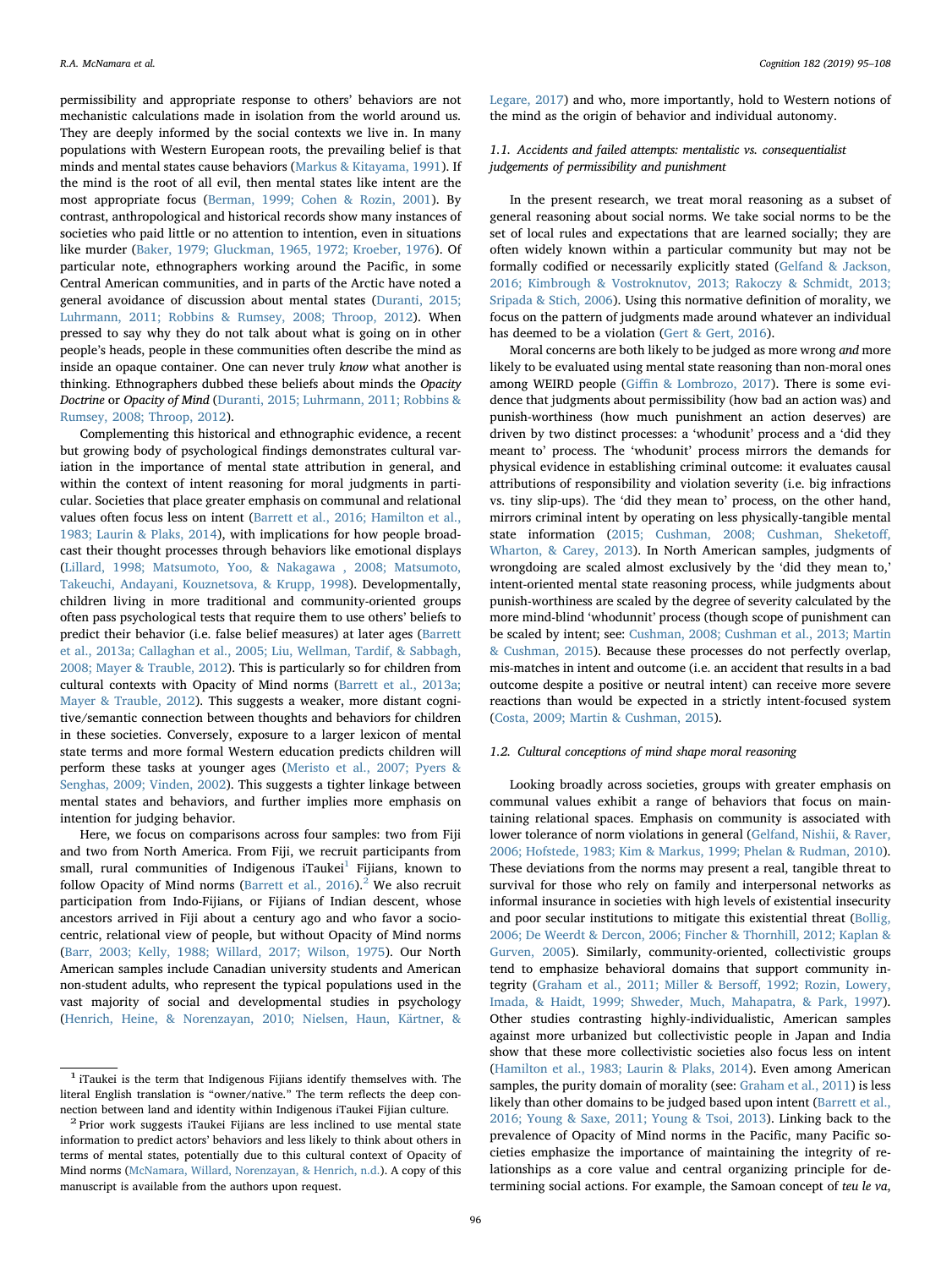or the space between people, is a central focus for many Samoans when determining correct actions ([Anae, 2010; Mila-Schaaf, 2006\)](#page-11-6). We argue it is no coincidence that, as a society with strong Opacity of Mind norms, many Samoans also focus on consequences and emphasize damage to relationships resulting from violations – regardless of intent ([Duranti, 2015](#page-12-2)).

# 1.3. Overview of studies

While existing cross-cultural work outlined above points to some interesting patterns, it frequently relies on broad individualistic vs. collectivistic comparisons. The present work underscores the importance of differing cultural content in beliefs and norms about the mind, in addition to broad cultural orientations to the self-concept such as individualism-collectivism. Our contrast between two populations in Fiji provides us this opportunity. Both iTaukei and Indo-Fijians are collectivistic, in the sense that both favor a more relational model of self than is typical in Western populations [\(Brison, 2001; Gervais, 2013;](#page-12-15) [Kelly, 1988; Kline, Boyd, & Henrich, 2013](#page-12-15)). Both iTaukei and Indo-Fijians live within the same wider institutional environment of Fijian governance, and both typically adhere to hierarchically-structured social roles. However, they have different norms about how and whether one can or should try to know the mind of another person. By linking individual judgments to group-level social norms, we can begin to unpack the processes that lead to cultural differences and examine how culturally-transmitted beliefs impact underlying cognition.

Study 1 maps out the judgment patterns reported by our Yasawan, Indo-Fijian, and North American participants. If being focused on community rather than individual status matters most in influencing moral reasoning, then we predict Yasawans and Indo-Fijian participants will judge negative intent less harshly than North Americans ([Hamilton](#page-12-13) [et al., 1983; Laurin & Plaks, 2014\)](#page-12-13). However, if specific models of minds beyond individualism/collectivism influence moral judgments, then we predict that Yasawans (with their context of Opacity of Mind norms that discourage mental state discussion) will show less emphasis on intention compared to both North Americans and Indo-Fijians. Further, we predict Yasawans will judge negative outcomes more harshly than both other groups, again due to of Opacity of Mind norms that favor behavioral rather than mentalistic inference.

Study 2 further isolates differences in thinking about minds as a potential mechanism driving cross-cultural differences in judgments based upon intent. Two additional samples, one from Yasawans and one from North American, judged moral violations after first being induced to think about thoughts versus actions of God. We presented this thought salience manipulation within this supernatural framing context because of God's relevance and familiarity in both samples. We predict that, when thoughts are salient, participants should judge violations motivated by negative intent more harshly. Importantly, if observed cross-cultural differences in intent focus are more related to differences in underlying tendency to think about minds as a primary explanation for behaviors, then making thoughts salient should shift Yasawans to judge negative intent just as harshly as other populations without Opacity of Mind norms.

We report how we determined sample sizes, all data exclusions, and all measures completed by participants in the article and in the accompanying Supplemental Materials. All de-identified data for the analyses reported here are publicly available ([McNamara, 2017](#page-13-1)).

# 1.4. Field sites: Yasawa and Lovu Village, Fiji

Fiji is home to two main ethnic groups: Indigenous iTaukei Fijians and Indo-Fijians. Comparisons between iTaukei and Indo-Fijians are particularly illuminating in that they share the larger country-level institutional structures, geographic isolation, climate, weather-shocks, and pathogens, but come from distinct, non-Western cultural traditions. In this section, we briefly sketch the ethnographic details about the sites

where our iTaukei Fijian participants live on Yasawa Island (hereafter referred to as Yasawans), and where our Indo-Fijian participants live on the main island of Viti Levu.

#### 1.4.1. Yasawa Island

The people of Yasawa, Fiji, live as traditional fisher horticulturalists in small villages of around 70–150 adults. Village life revolves around the traditional political hierarchy that culminates in a hereditary chief and structures social networks around kinship. These kinship ties organize the vast majority of the cooperative and coordinated efforts that Yasawans rely on for daily survival; these cooperative tasks range from sharing food to building houses ([McNamara & Henrich, 2017;](#page-13-2) [Nayacakalou, 1955, 1957](#page-13-2)). This kinship hierarchy also defines the traditional practices and norms that foster a more relational, sociallydefined sense of self common among iTaukei Fijians ([Brison, 2001;](#page-12-15) [Rumsey, 2000](#page-12-15)).

Keeping tradition alive is often also associated with basic iTaukei Fijian political and interpersonal identity [\(France, 1969; Jolly, 1992](#page-12-16)). The traditional norms of particular importance for this study revolve around the idea that other minds are fundamentally unknowable, invisible behind the opaque barrier of social obligations and improper fodder for conversation, as one's thoughts are an individuals' private business. Previous research suggests Yasawans may focus less on intent than other small-scale, traditional, non-Western societies [\(Barrett et al.,](#page-11-2) [2016\)](#page-11-2).

iTaukei Fijian norms that lead to treating minds as opaque may arise from a number of different sources. Because traditional iTaukei Fijian life includes deep interdependence on family ties, mental states may not be considered an appropriate excuse in the case of social harm. That a person who failed in a social obligation did so without meaning to cause harm may be irrelevant because the stakes are high and many other relationships are damaged by their shortcoming. This appears to be the case in documented traditional legal proceedings to settle disputes in Samoa ([Duranti, 2015](#page-12-2)). On the other hand, there may be a general reluctance to believe that people can indeed commit accidents – perhaps there is some deeper belief that, when a person does something, there may be some spiritual or hidden (in psychology terms, unconscious) rationale driving their actions. This skepticism toward mistaken knowledge appears in ethnographies of Opacity of Mind norms in Mayan Mexico, where people classify mistakes and deliberate deception in the same category, 'deception' ([Luhrmann, 2011\)](#page-12-17). In Yasawa, beliefs about sorcery/witchcraft that may result in illness or death among community members similarly hints at a general belief that even uncontrollable events are somehow linked to hidden intention states of humans in the social networks around them.

### 1.4.2. Lovu Village, Viti Levu

Indo-Fijians are a diaspora population brought by the British as indentured labor between 1879 and 1912 ([Gillion, 1962](#page-12-18)). Today, Indo-Fijians live mostly in and around Fiji's larger cities and work as wage laborers or sugar cane farmers. Indo-Fijians are primarily Hindu or Muslim, with a minority of Sikhs and Christian converts. Like the iTaukei, Indo-Fijians have strong family ties and frequently rely on their kin-based networks for help in times of need ([Lal, 1992](#page-12-19)). Though the caste system has been largely abolished in this community, a strong sense of hierarchy still exists [\(Brown, 1981\)](#page-12-20). In the absence of the caste system, some of this hierarchy is maintained though ritual purity and the 'goodness' of members of the Indo community, requiring substantial attention to be paid to understanding the mental states of others ([Trnka,](#page-13-3) [2012\)](#page-13-3). Most of our Indo-Fijian participants lived in Lovu village near Lautoka, though several were recruited from nearby Nadi and Ba.

#### 2. Study 1: Differences in moral judgments across societies

Building on prior vignette-based, cross-cultural studies of intent focus in moral reasoning that used accidental vs. intentional violations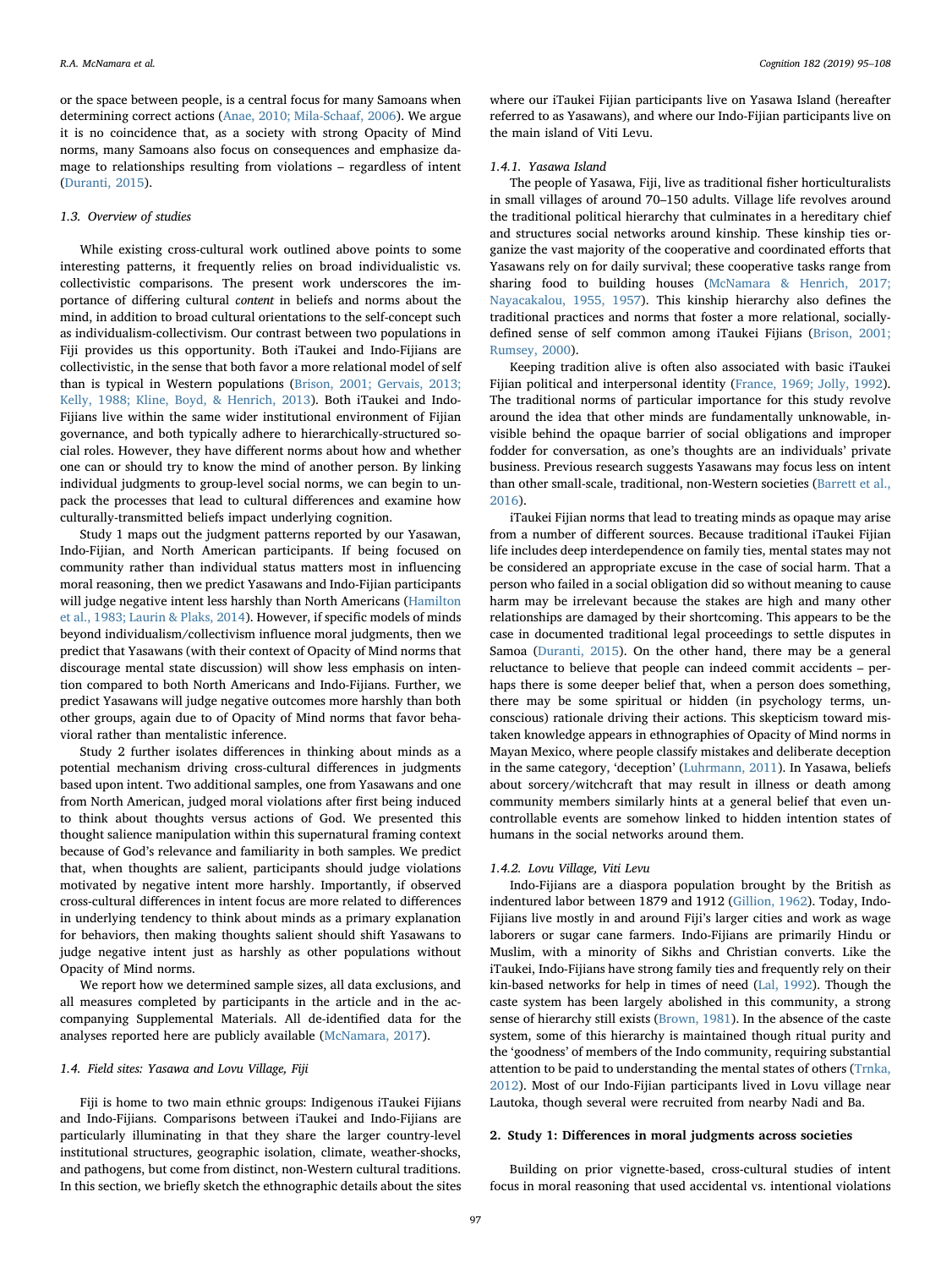<span id="page-3-0"></span>Table 1

Total sample participant numbers with demographics by sample.

|             | Participants N | Age<br>Mean<br>$(min - max.)$ | Education<br>Mean<br>$(min - max.)$ | Sex<br>N Women |
|-------------|----------------|-------------------------------|-------------------------------------|----------------|
| Yasawa      | 151            | 43.15 (18-80)                 | $9.33(4-15)$                        | 78             |
| Indo-Fiji   | 219            | 38.68 (17-76)                 | $10.68(0-18)$                       | 117            |
| US & Canada | 561            | 29.20 (17-72)                 | 13.99 (10-21)                       | 350            |
| TOTAL       | 931            | 33.54 (17-80)                 | $12.45(0-21)$                       | 545            |

([Barrett et al., 2016; Laurin & Plaks, 2014](#page-11-2)), we examine intent vs. outcome by adding failed attempts, which allow us to examine whether participants think bad intent or bad outcome is worse. If failed attempts are judged more harshly than accidents, then a bad intention – even if the outcome is positive – is in-and-of-itself intolerable. Harsher judgments of failed attempts therefore signify emphasis on mental state inference for interpreting behavior. If accidents are judged more harshly, then a bad outcome will outweigh the lack of negative intent. Harsher judgements of accidents signify a more behavioral focus.

# 2.1. Method

#### 2.1.1. Participants

We recruited 151 Yasawans, 219 Indo-Fijians, and 561 Canadians and Americans in three phases of data collection conducted in 2012 and 2013 [\(Table 1\)](#page-3-0).

Yasawans and Indo-Fijians were recruited in their homes by iTaukei and Indo-Fijian research assistants respectively and participated voluntarily based upon availability. Of the 561 North American participants, 203 were Canadian university students who were recruited through the university's human subjects pool and remunerated with course credit. The remaining 358 were adults from the United States recruited through Amazon's Mechanical Turk (Mturk). Sample sizes for Yasawa were heavily constrained by small population sizes within participating villages; we targeted recruitment with the goal of having approx. 30 observations per intent condition and violation domain. We recruited Indo-Fijian and North American participants with the goal of having adequate sample sizes to run structural equation models on additional mind perception scales. $3$  G\*Power analysis indicated that this sample size should be powered (80%) to detect effect sizes of  $d = 0.03$  and larger ([Faul, Erdfelder, Buchner, & Lang, 2009\)](#page-12-21).<sup>[4](#page-3-2)</sup> Full details of study 1 recruitment phases, site-specific procedural variations, and recruitment numbers are provided in the online supplement (Sections S.M.4. & S1.1.).

#### 2.1.2. Materials

2.1.2.1. Moral violation vignettes: manipulate intent and outcome. Our moral violation vignettes vary positive vs. negative intent and positive vs. negative outcome, as summarized in the [Table 2](#page-3-3) intent/outcome matrix ([Young, Cushman, Hauser, & Saxe, 2007; Young, Scholz, & Saxe,](#page-13-4) [2011\)](#page-13-4).

Vignettes depict six domains of moral norm violations: (1) harm, (2) theft, (3) poisoning, (4) food taboos, (5) social taboos, and (6) failed cooperation. $5$  For the present analysis, we examine the average intent/ outcome focus across domains (see online supplement section S1.7., S1.8., & S1.9. for detailed intent condition by domain by sample ana-lysis).<sup>[6](#page-3-5)</sup> Materials were modified for all samples to reflect culturally

#### <span id="page-3-3"></span>Table 2

Intent/Outcome Matrix for Intent conditions. Endorsements of stronger punishments against failed attempts indicate intent focus; stronger punishments of accidental violations indicate outcome focus.

|                |                      | Intent                   |                                                            |
|----------------|----------------------|--------------------------|------------------------------------------------------------|
|                |                      | Positive                 | Negative                                                   |
| <b>Outcome</b> | Positive<br>Negative | No violation<br>Accident | Failed attempt<br>Successful attempt/Intentional violation |

appropriate names and moral taboo content (e.g. food taboo for Yasawans = eating shark; Indo-Fijians = vegetarian eating meat, and North Americans = a man who keeps Kosher eating pork).

If Opacity of Mind norms suppress mental state inference, Yasawans might not infer them to the same extent as other samples, or they may make very different inferences. Our vignettes provide explicit information about perpetrator mental states (their knowledge, beliefs, and/or desires) and victim outcome. This helps ensure that observed differences in judgments are based on different emphasis on intent vs. outcome, rather than different inferences of what the intentions or outcomes were. We also obtain ratings of intentionality to ensure these manipulations worked as anticipated.

2.1.2.2. Judgment measures. Following the vignettes, participants provided their judgments on a  $-2$  (most negative/intentional/worthy of punishment) to  $+2$  (most by positive/accidental/worthy of reward) likert scale, which were adapted from [Barrett et al. \(2016\)](#page-11-2). All participants answered judgment questions in the same order: (1) Good/Bad, (2) Purpose/Accident, (3) Positive/Negative, (4) Pleased/ Angered, (5) Other Opinion Good/Bad and (6) Reward/Punish.

2.1.2.2.1. Dependent variables: permissibility and punishment/ reward. We have two focal dependent variables: (1) Permissibility (Good/Bad: "How good or bad was what [perpetrator] did?") and (2) Punishment/Reward (Reward/Punish: "In your opinion, do you think [perpetrator] should be rewarded or punished?").

2.1.2.2.2. Manipulation checks. To assess how participants interpreted our vignettes, we use four manipulation checks:

- Intent = Purpose/Accident: "Did [perpetrator] do [action] on purpose or by accident?"
- Outcome = Positive/Negative: "How positively or negatively was [victim] affected?"
- Victim Response = Pleased/Angered: "Do you think [victim] was pleased or angered by what happened?"
- Reputation = Other Opinion Good/Bad: "When people discover what happened, what will people think of [perpetrator] – will they think he is a good person or a bad person?"

Both intent and outcome manipulation checks show that participants in all samples saw intentional and failed attempt violations as more intentional and negative outcomes as worse (See supplement S1.4.). Notably, Yasawans rated the intent of accidents and no violation conditions equally  $(b_{\text{Accidents-No}}$   $_{\text{Volation}} = 0.01, \text{ CI.95 } [-0.22, 0.24],$ 

<span id="page-3-1"></span> $^3$  These scales are that are described in [\(Willard & McNamara, 2016\)](#page-13-5). A copy of this manuscript is available from the authors upon request. <sup>4</sup> [Barrett et al. \(2016\)](#page-11-2) recruited a total sample size of 322, with 66 partici-

<span id="page-3-2"></span>

<span id="page-3-4"></span>pants in Yasawa. <sup>5</sup> Story contents for harm, theft, poison, and food taboo domain vignettes were adapted from materials used in [\(Barrett et al., 2016\)](#page-11-2). See online supplement section S.M.1. for sample vignettes.

<span id="page-3-5"></span><sup>6</sup> We examine the effect of intent condition on each domain of violation for each sample and find that the overall pattern of intent vs. outcome focus holds within sample across all domains. One may wonder if asking about God may serve as an extra mentalizing prime. However, this should be mitigated by the manipulation check questions that ask participants to use mentalizing to infer the opinions of the victim and of third parties. Nonetheless, we account for the possibility that asking questions about God influenced the results with a control variable tracking whether they were asked about God or not. Participants who were asked about God did not significantly differ from those who were not asked about God, but we keep the control variable in for the results reported here.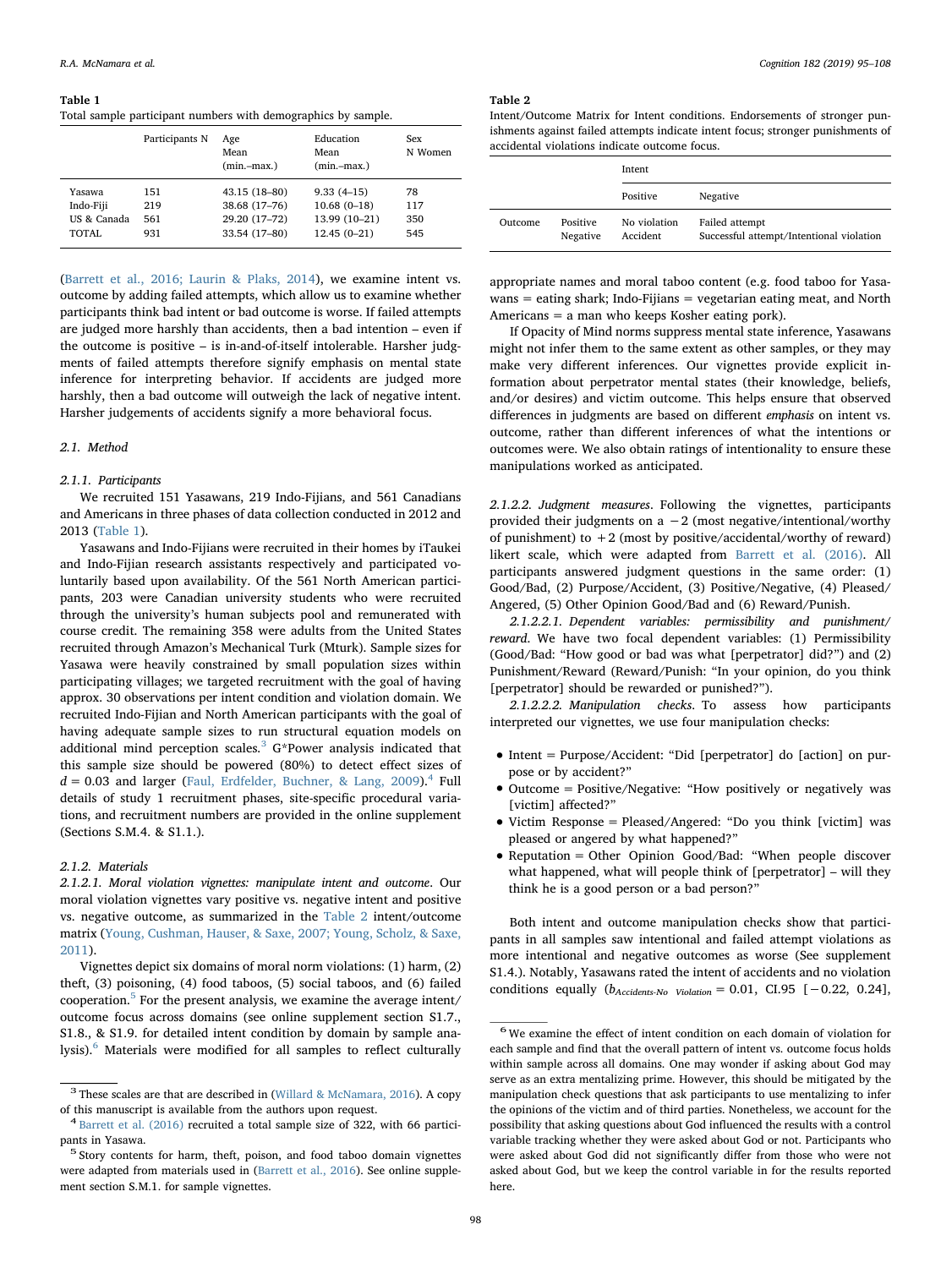$p = 0.92$ ); as less intentional than both failed attempts ( $b_{\text{Accidents-Failed}}$  $_{Attemps} = -0.56, CI.95 [-0.79, -0.34], p < 0.001$  and intentional violations  $(b_{\text{Accidents-Intentional}} = -1.01, \quad \text{CI.95} \quad [-1.22, \quad -0.79],$  $p < 0.001$ ); and as neither on purpose or by accident  $(b_{\text{Accidents}} = -0.09, \text{ CI.95 } [-0.34, 0.16], p = 0.49)$ . However, because the other two samples rate accidents as more accidental, the result is that Yasawans do rate accidents as significantly less accidental than the other two groups  $(b_{Yasawa-Indo-Fijians} = 1.23, CI.95 [1.02, 1.46],$  $p < 0.001$ ;  $b_{Yasawa-North American} = 1.10$ , CI.95 [0.91, 1.29],  $p < 0.001$ ). Indo-Fijians also rate the no violation conditions as intentional  $(b_{N_0})$  $_{violation}$  = -1.17, CI.95 [-1.31, -1.02],  $p$  < 0.001) and the outcome of accidents as positive ( $b_{\text{Accidents}} = 0.31$ , CI.95 [0.04, 0.57],  $p = 0.03$ ), though they do rate the outcome of intentional violations as worse than failed attempts and no violation conditions  $(b_{\text{International-Failed} A \text{ttempts}} = 0.28, \quad \text{CI.95} \quad [0.09, \quad 0.47], \quad p = 0.004; \quad b_{\text{International-No}}$ CI.95  $[0.09, 0.47], p = 0.004; b$ <sub>Intentional-No</sub>  $V_{\text{iolation}} = 0.45, \text{ CI.95} [0.26, 0.64], p < 0.001$ . Victim Response and Reputation questions, participants had to mentalize other people's reactions. All samples report that the victim will be more angered when the outcome is negative. For the perpetrator's reputation, Yasawans and North Americans expect other people's judgments to be about the same as their own. For the Reputation manipulation check question, Indo-Fijians rated others' opinions of the perpetrator to be more like iTaukei judgements, which may suggest they interpreted 'other people' as iTaukei (See supplement S1.5.).

#### 2.1.3. Procedure

Participants in all samples followed the same basic procedure: they listened to or read a vignette, then answered questions about the vignette. This was repeated for four vignettes. Domains of moral violation (e.g. harm, theft, taboo) were crossed with intention conditions and counterbalanced across participants. Following each vignette, participants answered the six judgment questions followed by an openended question about what they think of the violation to capture anything participants wanted to say that they felt they did not communicate through the judgment questions.

# 2.2. Results

Previous research suggests intent plays a distinct role in judging permissibility vs. punish-worthiness ([Cushman, 2008, 2015\)](#page-12-9). We begin our analysis with two models, one each on participants' ratings of how permissible (Good/Bad) and how worthy of reward or punishment (Reward/Punish) the action was. We account for the repeated judgments using multilevel modeling with random intercepts for participants, fit in R ([R Development Core Team, 2008](#page-13-6)) using the lme4 [\(Bates](#page-11-7) [et al., 2014\)](#page-11-7) and lmerTest (Kuznetsova, Brockhoff[, & Christensen, 2014\)](#page-12-22) packages. We test whether each population reacted to each condition differently by adding an interaction between sample and condition. We include controls for violation domain and whether participants were asked about God or not. We include demographic variables of sex, age, and years of formal education to all of the models, though these variables never produce significant effects (supplement section S1.6.). We report cross-society comparisons using raw scores, but see supplement section S1.2 for comparison with standardized moral judgment ratings.

# 2.2.1. Permissibility and punish-worthiness across intent conditions

As shown in [Fig. 1,](#page-4-0) samples responded to intent conditions significantly differently for both permissibility and punish-worthiness ratings. Contrasted mean comparisons in [Table 3](#page-5-0) show Yasawans make the harshest judgments against accidents. Using our −2 (extremely bad/highly punished) to  $+2$  (extremely good/highly rewarded) scales, Yasawans rate failed attempts as better than accidents; failed attempts were rated as 0.20 of a point more permissible  $(b_{\text{Accidents-Failed At}})$  $t_{\text{empts}} = 0.20$ , CI.95 [0.01, 0.38],  $p = 0.04$ ) and 0.15 of a point less punish-worthy  $(b_{\text{Accidents-Failed} \text{ Attemps}} = 0.15, \text{ CI.95} [0.00, 0.30],$  $p = 0.05<sup>7</sup>$  $p = 0.05<sup>7</sup>$  $p = 0.05<sup>7</sup>$ ). By contrast, both the North Americans and Indo-Fijians rate

<span id="page-4-0"></span>

Fig. 1. Mean ratings of Permissibility and Punish-worthiness DVs by Sample and Intent Condition, controlling for violation domain and demographics. Error bars show 95% CI.

failed attempts as significantly less permissible and more punishworthy than accidents. Not only are Yasawans treating accidents – bad outcomes without bad intentions – as comparatively worse than failed attempts while other samples do not; their emphasis on accidents over failed attempts suggests Yasawans are placing more weight on outcome overall. Importantly, though, Yasawans rate successful intentional violations as 0.29 of a point less permissible ( $b_{\text{Accidents-International}} = -0.29$ , CI.95  $[-0.47, -0.12]$ ,  $p = 0.001$ ) and 0.39 of a point more punishworthy  $(b_{\text{Accidents-International}} = -0.39, \text{ CI}.95 [-0.53, -0.25], p < 0.001)$ than accidents. While Yasawans rate a bad outcome despite a neutral intention as worse than bad intention with a neutral outcome, they rate a bad intention and a bad outcome as worse than either in isolation. Taken together, this suggests that Yasawans are attending to intent, but are more focused on outcome than the other samples.

# 2.3. Discussion

In line with previous work showing that Yasawans focus less on intent than other populations [\(Barrett et al., 2016\)](#page-11-2), Yasawans rate accidents – positive intentions with negative outcomes – as both worse and worthy of more punishment than do Indo-Fijians and North Americans. While previous work has focused on the ways people in diverse, small-scale societies factor in intent or mitigating circumstances when judging moral violations, we focus here on whether participants make judgments based on mental state information (intent) or situational results (outcomes) of actions. The current data further extends previous research in aiming to pinpoint specific norms that might produce these cross-societal differences. If Opacity of Mind

<span id="page-4-1"></span><sup>7</sup> Running these models with random slopes for society produces slightly smaller estimates for accidents vs. failed attempts in the reward/punish question:  $b = 0.14, 0.95CI[-0.01, 0.30], p = 0.067$ . The presence of a true difference between these two intent conditions for Yasawans in reward/punishment should be taken with caution. See online supplement section S1.3.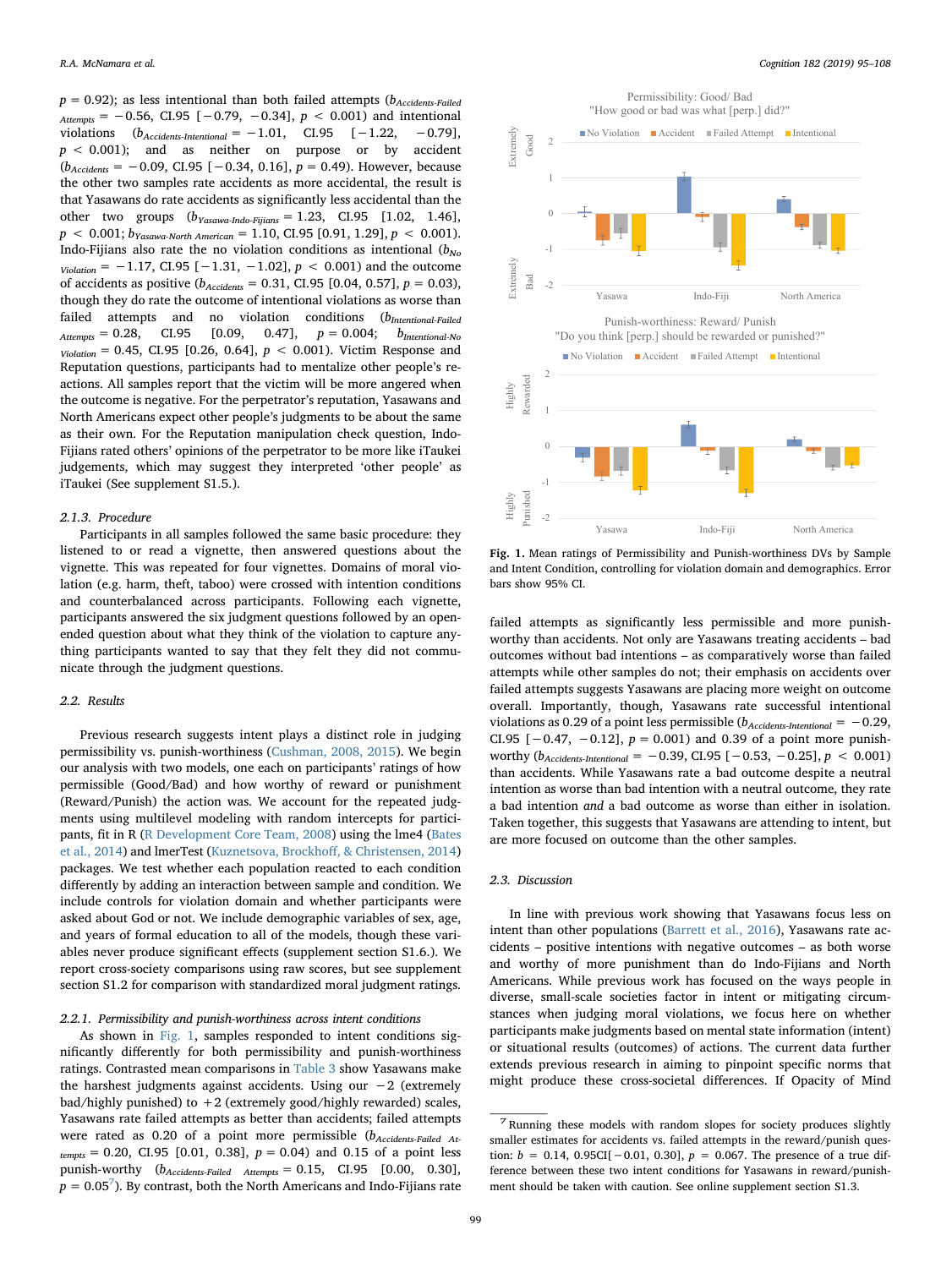#### <span id="page-5-0"></span>Table 3

Permissibility and punish-worthiness ratings of accidents vs. other intent conditions by sample and contrasted mean sample ratings by intent condition. Negative values indicate less permissible and more punish-worthy. Profile Likelihood CI. SE and df approximated using Satterthwaite approximation. Note: outcomes are subjective judgments; cross-society comparisons should be interpreted with caution as subjective judgments cannot dissociate potential effects of response style.

|                                                                                                 |                   | Yasawa                                                                                                        |                                                                                         | Indo-Fiji                                                                                      |                                                                                               | North America                                                                                 |                                                                                                |
|-------------------------------------------------------------------------------------------------|-------------------|---------------------------------------------------------------------------------------------------------------|-----------------------------------------------------------------------------------------|------------------------------------------------------------------------------------------------|-----------------------------------------------------------------------------------------------|-----------------------------------------------------------------------------------------------|------------------------------------------------------------------------------------------------|
|                                                                                                 |                   | Good/Bad                                                                                                      | Reward/Punish                                                                           | Good/Bad                                                                                       | Reward/Punish                                                                                 | Good/Bad                                                                                      | Reward/Punish                                                                                  |
|                                                                                                 |                   | b<br>[95.CI]                                                                                                  | b<br>[95.CI]                                                                            | h<br>[95.CII]                                                                                  | b<br>[95.CI]                                                                                  | b<br>[95.CI]                                                                                  | b<br>[95.CI]                                                                                   |
| Accidents vs.<br>Failed attempts<br>Accidents vs. Intentional<br>Accidents vs.<br>No Violations |                   | $0.20$ <sup>*</sup><br>[0.01, 0.38]<br>$-0.29$ <sup>**</sup><br>$[-0.47, -0.12]$<br>$0.81***$<br>[0.62, 0.99] | $0.15^*$<br>[0.00, 0.30]<br>$-0.39***$<br>$[-0.53, -0.25]$<br>$0.52***$<br>[0.37, 0.68] | $-0.85***$<br>$[-1.01, -0.68]$<br>$-1.36$ ***<br>$[-1.53, -1.19]$<br>$1.13***$<br>[0.97, 1.29] | $-0.55***$<br>$[-0.68, -0.41]$<br>$-1.18***$<br>$[-1.32, -1.04]$<br>$0.72***$<br>[0.59, 0.86] | $-0.50***$<br>$[-0.61, -0.4]$<br>$-0.66$ ***<br>$[-0.76, -0.57]$<br>$0.78***$<br>[0.68, 0.88] | $-0.46***$<br>$[-0.54, -0.38]$<br>$-0.40$ ***<br>$[-0.48, -0.33]$<br>$0.33***$<br>[0.24, 0.41] |
| Accidents                                                                                       | vs. Indo-Fiji     | $0.66***$<br>[0.48, 0.83]                                                                                     | $0.72***$<br>[0.57, 0.87]                                                               |                                                                                                |                                                                                               |                                                                                               |                                                                                                |
|                                                                                                 | vs. North America | $0.37***$<br>[0.22, 0.53]                                                                                     | $0.70***$<br>[0.58, 0.83]                                                               | $-0.28***$<br>$[-0.42, -0.14]$                                                                 | $-0.01$<br>$[-0.13, 0.11]$                                                                    |                                                                                               |                                                                                                |
| <b>Failed Attempts</b>                                                                          | vs. Indo-Fiji     | $-0.39***$<br>$[-0.56, -0.22]$                                                                                | 0.02<br>$[-0.12, 0.16]$                                                                 |                                                                                                |                                                                                               |                                                                                               |                                                                                                |
|                                                                                                 | vs. North America | $-0.33***$<br>$[-0.49, -0.17]$                                                                                | 0.09<br>$[-0.04, 0.22]$                                                                 | 0.06<br>$[-0.07, 0.2]$                                                                         | 0.07<br>$[-0.04, 0.19]$                                                                       |                                                                                               | -                                                                                              |
| Intentional                                                                                     | vs. Indo-Fiji     | $-0.41***$<br>$[-0.59, -0.23]$                                                                                | $-0.07$<br>$[-0.22, 0.07]$                                                              | ÷,                                                                                             |                                                                                               |                                                                                               |                                                                                                |
|                                                                                                 | vs. North America | 0.01<br>$[-0.15, 0.16]$                                                                                       | $0.69***$<br>[0.56, 0.82]                                                               | $0.42***$<br>[0.27, 0.56]                                                                      | $0.77***$<br>[0.65, 0.89]                                                                     |                                                                                               | $\overline{\phantom{0}}$                                                                       |
| No Violation                                                                                    | vs. Indo-Fiji     | $0.98***$<br>[0.81, 1.15]                                                                                     | $0.92***$<br>[0.77, 1.06]                                                               |                                                                                                |                                                                                               |                                                                                               |                                                                                                |
|                                                                                                 | vs. North America | $0.35***$<br>[0.19, 0.51]                                                                                     | $0.51***$<br>[0.37, 0.64]                                                               | $-0.63***$<br>$[-0.77, -0.50]$                                                                 | $-0.41***$<br>$[-0.52, -0.30]$                                                                |                                                                                               |                                                                                                |

Significance codes:  $^\dagger$  < 0.1.

<span id="page-5-2"></span>\*\*\* Significance codes: < 0.001.

<span id="page-5-3"></span>\*\* Significance codes: < 0.01.

<span id="page-5-1"></span>\* Significance codes: < 0.05.

norms in Yasawa lead to focus on actions to the exclusion of mental states, then accidents should be treated more harshly than failed attempts and as harshly as intentional violations. Our analysis shows that Yasawan participants did rate the bad outcomes in accidents as less permissible and more punish-worthy than the bad intent of failed attempts, Yasawans are not strictly evaluating based on outcomes. Yasawans still treat intentional violations as worse than either intent or outcome in isolation, which suggests that Yasawans are including intent in their judgments, but placing more emphasis on outcome.

North Americans placed far more weight on intent – so much so that our North American participants even rated failed attempts as equal to successful intentional violations. This is a striking finding that differs from explicit Western legal code. In this case, it may provide further evidence of the intensively mentalistic focus in North America – intent is far more important than outcome. Other work similarly suggests North Americans may be especially focused on intent. For example, North Americans may judge failed attempts more harshly if the violation was intended but never happened than if it did happen by other means ([Cushman, 2008, 2015](#page-12-9)).

Overall, our pattern of results may indicate Indigenous iTaukei Fijian Opacity of Mind norms might highlight outcomes, while the mind-focused conception of the relationship between mind and behavior in North America may heavily emphasize intent. However, as it stands, we do not specifically pin-point differences in thinking about minds as the source of these cultural differences. To test whether the observed differences in intent vs. outcome focus in Yasawa and North America are due to our hypothesized underlying differences focus on internal mental states, study 2 explicitly manipulates the salience of thinking about thoughts vs. actions.

# 3. Study 2: Manipulating thought vs. action salience

In study 2, we examine one mechanism that may drive the crosssample differences in study 1: focus on internal thoughts vs. external behaviors. To test this, we manipulate the salience of thoughts vs. actions before participants make moral judgments. We propose that this induction to think about thoughts will preferentially boost focus on thoughts, therefore leading to harsher judgments of negative intent. Conversely, our induction to think about actions should boost activation of thoughts about behaviors, leading to harsher judgments of negative outcomes.

We propose that the reason why Yasawans judge accidents more harshly than failed attempts in Study 1 is due to Opacity of Mind norms that downplay mental state discussion. Less discussion of minds as the underlying causes of behavior may lead Yasawans to think about thoughts less overall, therefore making the mentalistic reaction to behavior via intention less salient as well. If this is the case, then experimental reminders to think about thoughts should increase the salience of thoughts as important drivers of behavior, therefore increasing the harshness of their judgments about negative intent. This may be especially obvious in failed attempts (as intentional successful violations still conflate negative intent and negative outcome). Similarly, if North Americans are habitually not taking the situation into account and over-emphasizing mind, then reminders of actions should promote outcome focus.

#### 3.1. Method

#### 3.1.1. Participants

For study 2, we recruited 72 Yasawan villagers from May-June 2014 and 132 Canadians from January to June 2015 (see [Table 4](#page-6-0)). Yasawans participated over repeated, short (15–20 min) sessions using the same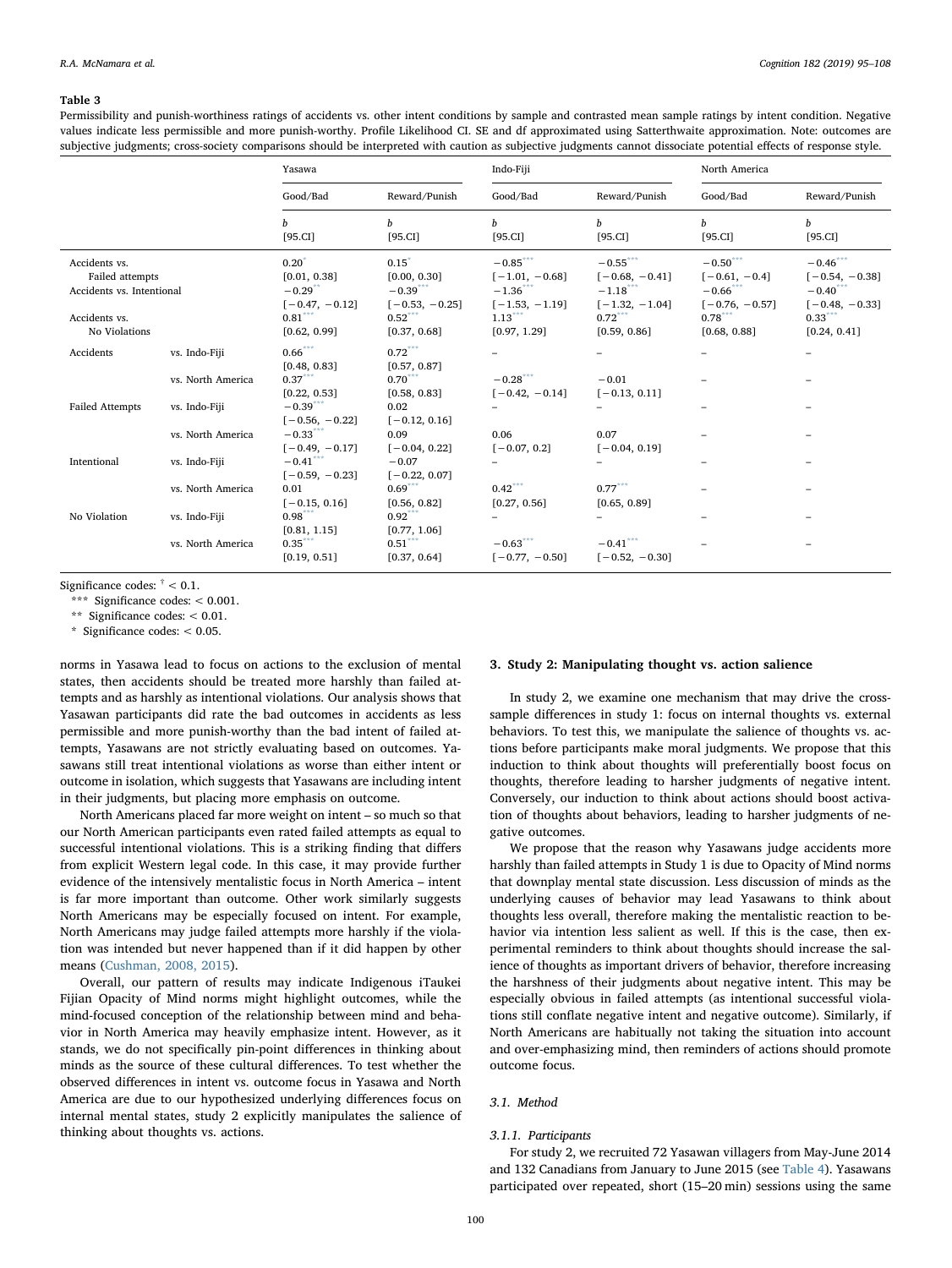#### <span id="page-6-0"></span>Table 4

Study 2 sample demographics.

|                               | Participants N | Age<br>Mean (min.-max.)        | Education<br>Mean (min.-max.)  | Sex<br>N Women | Religion                                                      |
|-------------------------------|----------------|--------------------------------|--------------------------------|----------------|---------------------------------------------------------------|
| Yasawans<br>Canadian Students | 72<br>132      | 42.18 (18-80)<br>20.20 (17-33) | $9.36(4-15)$<br>$13.81(10-21)$ | 39<br>94       | Christian (Protestant): 72<br>Religious: 67                   |
|                               |                |                                |                                |                | • Abrahamic: 40<br>• Non-Abrahamic: 27                        |
|                               |                |                                |                                |                | Non-Religious: 58                                             |
|                               |                |                                |                                |                | $\bullet$ Atheist: 20<br>• Agnostic: 15<br>$\bullet$ None: 23 |
| Total                         | 204            | 32.01 (17-80)                  | $11.42(4-21)$                  | 133            |                                                               |

recruitment method as Study 1. Canadian university students studying psychology were remunerated with course credit. One hundred twentyone Canadian student participants completed study materials in the lab administered by a fellow university student working as a research assistant; a further 11 participated online.

As with study 1, Yasawa sample size was heavily constrained by small village populations. Recruitment was similarly targeted with the goal of approx. 30 observations per intent condition and thought vs. action prime combination. We used the same logic to recruit our Canadian student sample, targeting approx. 30 observations per intent and prime combination. We needed nearly twice the sample size for the students due to differences in the site-specific procedures (detailed in [Fig. 2](#page-6-1) and Section 3.1.3. below).

# 3.1.2. Materials

We use the same norm violation vignettes from Study 1, but we only use poisoning a water source, theft, violating a social taboo, and failures in cooperation. We also introduce a salience manipulation to induce participants to think about thoughts (Thought Prime) or think about actions (Action Prime) before considering each vignette. We couch primes within a question about supernatural agents: What do these agents want and not want people to think or do?<sup>[8](#page-6-2)</sup>

For our Thought Prime, we ask participants to list up to 5 examples of thoughts God would or would not want them to think, whether God can reward or punish them for these thoughts, and (if they answered yes to possible reward or punishment) what kinds of rewards or punishments they might receive. Our Action Prime used the same wording but asked about what actions God would or would not want them to do, if they could be rewarded or punished, and what those punishments or rewards might be. Because both the Thought and Action primes include positive (desirable/reward-worthy) and negative (undesirable/punishment-worthy) elements, we asked about the positive and negative thoughts or actions as separate questions presented in counterbalanced order. For both samples, the primes were administered within subject,

# <span id="page-6-1"></span>**Yasawa**





 $\sim$  24 hr. gap between judgments 1-4

# **Canada**

 $(4$  phases, 1 session ~60 min)



Fig. 2. Site-specific procedures for study 2. Thought & Action Primes were counterbalanced for both samples.

such that all participants were primed with both the Thought and Action primes. For example: participant A might answer about thoughts God would want (positive), thoughts God would not want (negative), then judge a violation vignette. Next, participant A might answer about actions God would not want (negative), actions God would want (positive), then judge a second vignette. Yasawans answered one Thought prime and one Action prime for the Christian God and a second Thought prime and Action Prime for local ancestor spirits in counterbalanced order. The Christian God is typically concerned about moral affairs beyond local norms; the local ancestor spirits care more about respect for traditional village norms ([McNamara & Henrich, 2018](#page-13-7)).

<span id="page-6-2"></span><sup>8</sup> We use this religious framing in our primes because they were relevant to both populations. Our ongoing research with these Fijian communities often involves interviews about supernatural and religious beliefs. Because these participants know we are interested in what they believe God or local spirits want, this framing is less likely to arouse suspicion and provides additional information for our separate but related projects on religious belief. As the results in supplementary Table S12 show, asking Yasawan participants about God's judgments in study 1 did not increase their ratings of how much they saw violations as intentional. If anything, asking about God lead to non-significant decreases in intent ratings – Yasawans who were asked about God's opinions tended to rate violations as slightly more by accident than those who were not asked about God's opinions. Analyses in supplement section S2.2. show that Canadian participants in study 2 who believe in God did not significantly differ from non-believers.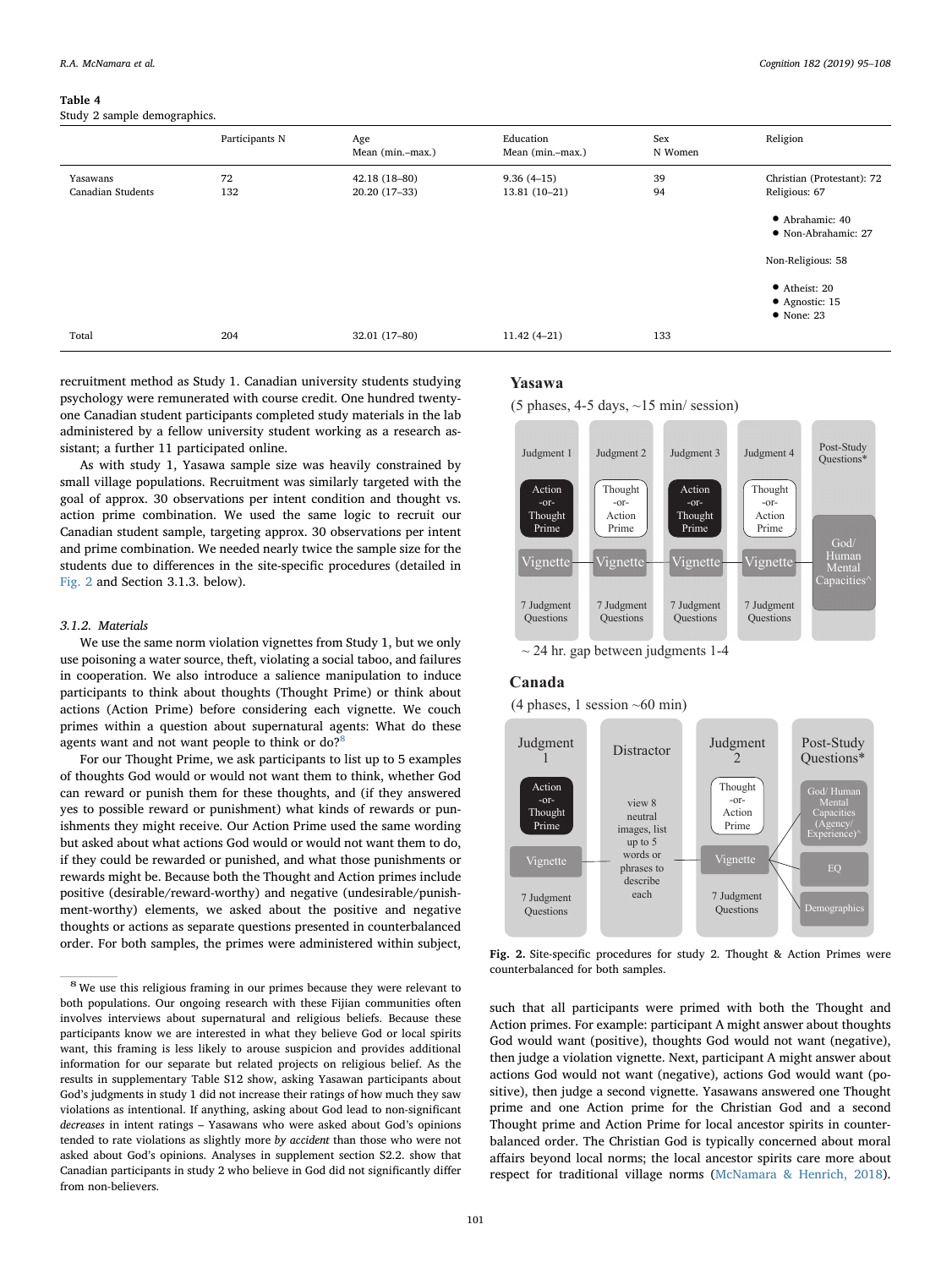North Americans only answered one Thought prime and one Action prime for whatever entity they thought of as 'God.'

# 3.1.3. Procedure

Procedures for each site are depicted in [Fig. 2](#page-6-1) Site-specific procedures for study 2. and supplement section S2.1. Yasawans participated in 4 sessions, each separated by approx. 24 h. Each session featured one primed vignette, for a total of 2 Thought primed judgments and 2 Action primed judgments. Participants responded to 1 intentional, 1 accidental, 1 failed attempt, and 1 no violation vignette. Participants later answered questions about God, humans, and local ancestor spirits mental capacities in a fifth session. All materials were counterbalanced order. Each session lasted approx. 20 min.

Canadian students participated in one, approx. 60-minute session with 2 primed judgments. Primes were presented in counterbalanced order. Judgments were separated by a distractor task asking participants to view 8 neutral images and list up to 5 words or phrases to describe each. After the second judgment, participants answered questions about human and divine mental capacities, mentalizing abilities (EQ short: [Wakabayashi et al., 2006](#page-13-8)), and demographics.

# 3.2. Results

Our analysis of study 2 parallels study 1, except that we add interactions to test for possible priming effects. We again use two separate models to analyze permissibility and punish-worthiness ratings as our two primary dependent variables (see supplement sections S2.4. and S2.5. for manipulation check analyses). We account for multiple observations using multilevel linear regression with random intercepts for participants. As with our test for whether samples reacted to intent conditions with an interaction in study 1, we again add this interaction in study 2. We further test whether a difference in effect of intent conditions for each sample differed by prime with an interaction between sample, intention condition, and prime. We also include controls for violation domain (with poison as the reference domain), how much the participant reported they thought the perpetrator intended to perform the action, the order each vignette was observed in, and whether North American participants said they believe in God or not (see supplement section S2.2.). We do not find a significant difference in how Yasawans responded to primes asking about the Christian God or the local ancestor spirits (prime  $\times$  intent condition  $\times$  supernatural agent F  $(3, 265) = 0.21$ ,  $p = 0.88$ ), so we collapse them together for this analysis. Multilevel models are fit in R ([R Development Core Team,](#page-13-6) [2008\)](#page-13-6) using the lme4 [\(Bates et al., 2014](#page-11-7)) and lmerTest [\(Kuznetsova](#page-12-22) [et al., 2014](#page-12-22)) packages.

#### 3.2.1. Priming effects on badness and punishment across intent conditions

[Fig. 3](#page-8-0) illustrates that the primes had the strongest impact in Yasawa, with the biggest differences emerging in Yasawans' ratings of failed attempts. Yasawans rate failed attempts as 0.76 of a point less permissible when reminded of Thoughts rather than Actions ( $b_{Action\ Prime}$  – Thought Prime =  $-0.76$ , CI.95 [ $-1.20$ ,  $-0.32$ ],  $p = 0.001$ ) and nearly a full point more worthy of punishment  $(b_{Action}$   $Prime = Thought$  $p_{\text{rime}} = -0.97$ , CI.95 [-1.33, -0.60],  $p < 0.001$ ). But the prime did not have a significant effect on either permissibility or punish-worthiness for accidents. Despite this lack of noticeable priming effect on accidents alone, Yasawans do still favor outcome in their judgments when primed with actions. The contrasted means in [Table 5](#page-9-0) show that, primed with actions, Yasawans rate accidents as 0.51 of a point less permissible than failed attempts  $(b_{\text{Accidents-Failed} \text{ Attemps}} = 0.51, \text{ CI.95})$ [0.07, 0.94],  $p = 0.03$ ), though the Action Prime did not produce a difference in punish-worthiness ratings between accidents and failed attempts ( $b_{\text{Accidents-Failed Attemps}}$  = 0.06, CI.95 [−0.32, 0.45],  $p = 0.75$ ). The Thought Prime also lead Yasawans to rate failed attempts as 0.65 of a point more deserving of punishment than accidents ( $b_{\text{Accidents-Failed At}}$  $t_{\text{empts}} = -0.65$ , CI.95 [-1.14, -0.26],  $p = 0.002$ ). Yasawans also rate

failed attempts as 0.37 of a point less permissible than accidents after being primed to think about thoughts, but this difference failed to reach conventional significance  $(b_{\text{Accidents-Failed} \text{ } Attemps} = -0.37, \text{ } C1.95$  $[-0.81, 0.08]$ ,  $p = 0.11$ )—although based on the CI most of the probability mass favors a positive effect. Yasawans continue to rate intentional violations as the worst in both primes, suggesting that the primes are most effective in intensifying Yasawan's focus on intent without suppressing their focus on outcome. North Americans continue to be focused on intent with both primes for permissibility and punishworthiness.

# 3.3. Discussion

In Study 2, we find evidence to support our prediction that Yasawans make harsher judgments of negative intent following our Thought Prime's reminders to think about thoughts. The Action Prime, on the other hand, was followed by Yasawans making harsher judgments of negative outcomes (esp. accidents vs. failed attempts); replicating the results of study 1. However, neither prime appeared to produce a distinct effect among our North American participants – perhaps mental states as the causal focus for explaining behaviors is too pervasive in North America rendering them immune to this manipulation. It has been similarly difficult to experimentally induce North Americans to adequately consider the situation in addition to their typical preference for dispositional, trait-based behavioral explanations ([Choi & Nisbett, 1998; Choi, Nisbett, & Norenzayan, 1999\)](#page-12-23). We do, however, find that North Americans judged successful intentional violations as worse than failed attempts following both primes, which does not replicate the intent focus observed through harsher judgments of failed attempts from study 1. Contrary to our prediction, our Action Prime was still followed by North Americans making permissibility judgments based primarily upon intent. This may lend further support to previous research suggesting that permissibility judgments are especially focused on intent information in North America ([Cushman,](#page-12-9) [2008\)](#page-12-9). Our predicted prime effects were only weakly supported in North Americans' judgments about reward or punishment. Though the Action Prime was still followed by North Americans making punishment/reward judgments based on intent, outcome information did also influence these judgments. The Thought Prime, on the other hand, was followed by reward/punishment judgments that were primarily influenced by intent.

Because of the religious framing, one might argue that individual differences in our North American participants' religious beliefs may also have affected the study 2 primes. However, we did not find evidence that the effects of the primes depended on whether individuals self-identified as religious believers or non-believers, and belief did not predict permissibility or punish-worthiness judgments. We also find that there was no significant difference between North Americans who were and were not asked about God's opinions in study 1. As the analysis in the supplement section S2.2. shows, differences in personal belief do not appear to sufficiently account for the lack of difference in moral judgments between the study 2 primes.

# 4. General discussion

In study 1, Indigenous iTaukei Fijian participants living in Yasawa, Fiji, who hold Opacity of Mind norms that discourage mental statebased behavioral explanations, also focused more on negative outcomes than North Americans and other Fijians of Indian descent who do not hold Opacity of Mind norms. Our data allows us to contrast judgments of accidents (negative outcomes without negative intentions) against failed attempts (negative intentions without negative outcomes). Yasawan participants were found to incorporate mental state information via intent in their judgments, though they emphasized outcome by judging accidents more harshly. Both North American and Indo-Fijian participants, on the other hand, made their judgments based primarily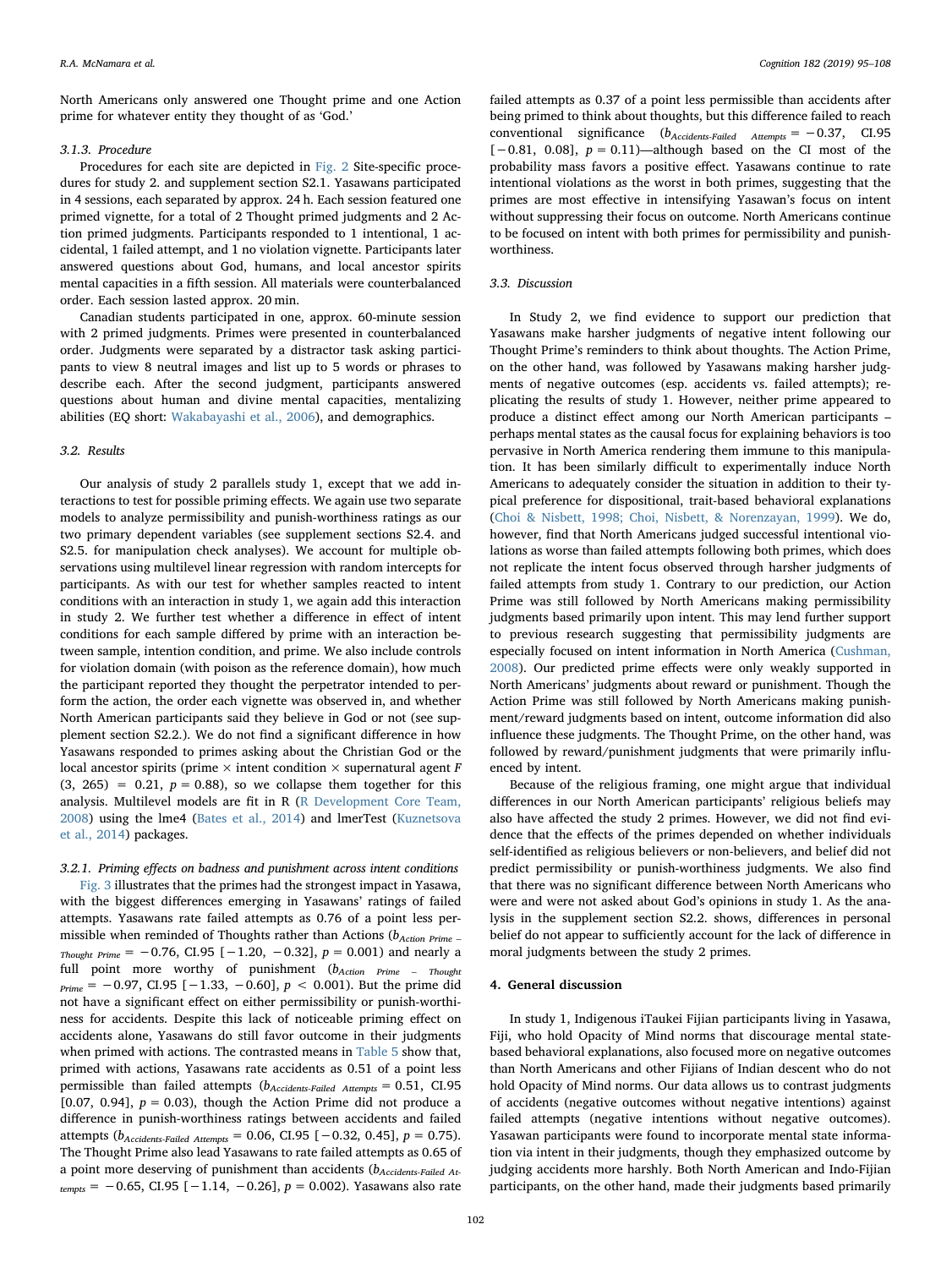<span id="page-8-0"></span>

Fig. 3. Mean ratings of Permissibility and Punish-worthiness DVs for Primes by Sample and Intent Condition, controlling for violation domain and demographics. Error bars show 95% CI.

on perpetrator intent. Because our Yasawan participants judged bad outcomes more harshly while our Indo-Fijian participants did not, it is unlikely that this difference boils down to broader global, cross-cultural patterns of collectivism vs. individualism.

Study 1 results corroborate results found by [Barrett et al. \(2016\)](#page-11-2) and provide further evidence against a strong moral intent hypothesis – our evidence does not support the notion that intentionality focus is an accessibility universal, equally cognitively available in all societies and used for the same purposes in a way that could indicate a species-typical human trait ([Norenzayan & Heine, 2005\)](#page-13-9). Data instead supports a weak moral intent hypothesis, suggesting that intent focus is or can be taken into account in most societies, but the specific ways that intent is used vary. This weak moral intent hypothesis does not, however, distinguish whether the use of intent information in moral judgements would amount to a functional universal (use for the same ends in all societies but different in how readily cognitively available it is) or an existential universal (present in all societies but used for different purposes and not equally cognitively available in all societies – see [Norenzayan & Heine, 2005](#page-13-9)). We seek to provide some evidence to

distinguish these possibilities in study 2.

In Study 2, we examine one mechanism that might drive the crosssocietal differences shown in study 1: the extent to which thoughts about thoughts are readily available to participants when assessing others' behavior. If intent focus is a matter of how salient thoughts are at the time of making a judgment, this would lend support to intent focus as serving the same function (a functional universal). When we primed participants to think about thoughts before making their moral judgments, Yasawan participants judged the negative intent of failed attempts more harshly. This shows that the Yasawans' outcome focus in study 1 may be a matter of salience; living in the context of norms that discourage discussing minds as the causes of behavior, our Yasawan participants may have been less likely to automatically think about mental states like intention as important sources of information about behavior. When reminded to think about thoughts, however, this source of behavioral information becomes more salient and intent becomes a more important factor in responding to behavior.

North American participants, on the other hand, did not show significant differences in their judgments following either prime. This is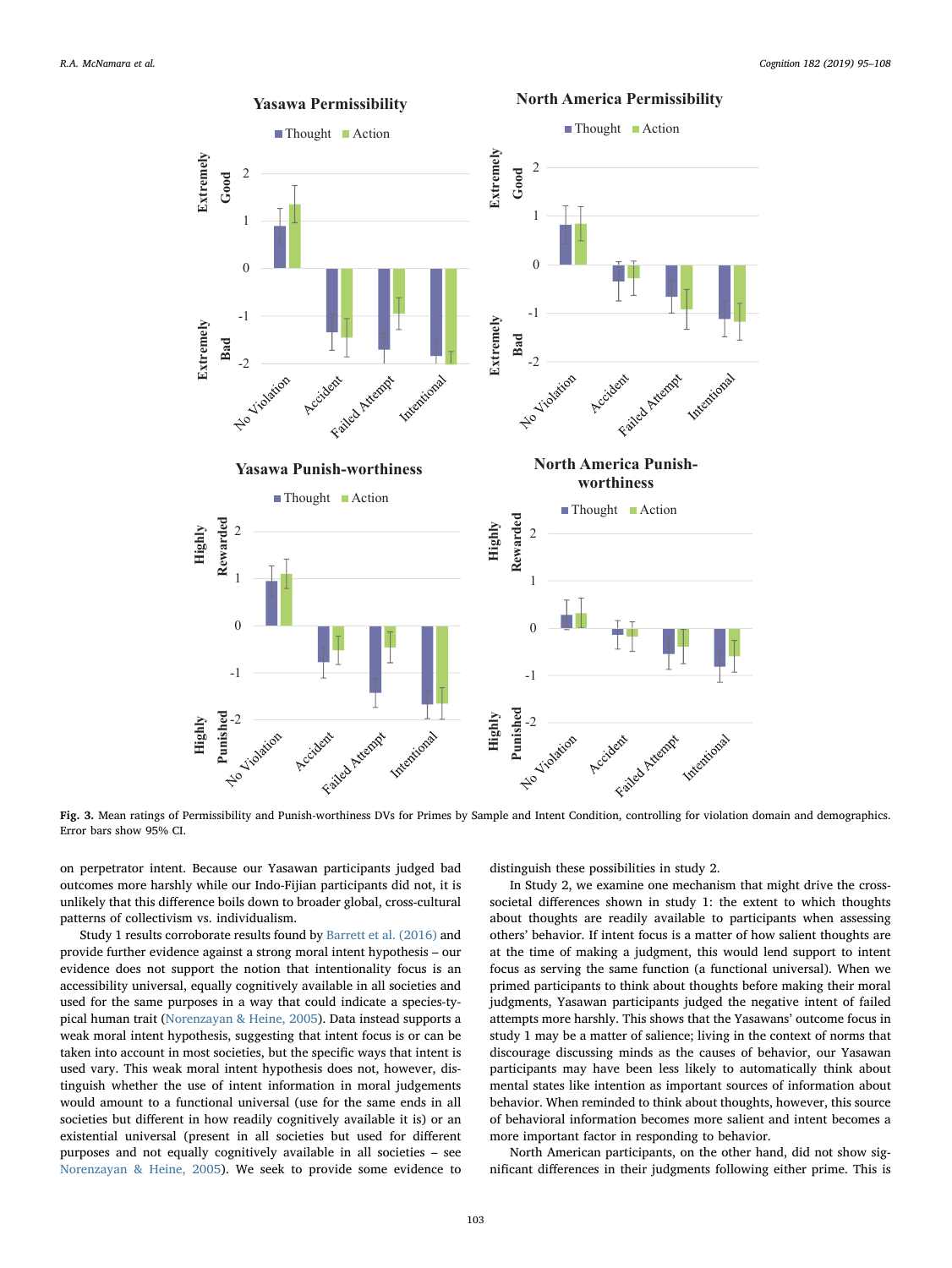#### <span id="page-9-0"></span>Table 5

Study 2 Permissibility and punish-worthiness ratings of accidents vs. other intent conditions by sample and prime with contrasted mean sample ratings by intent condition and prime. Negative values indicate less permissible and more punish-worthy. Profile Likelihood CI. SE and df approximated using Satterthwaite approximation. Numbers in table are calculated as differences between relevant sample estimates. Note: outcomes are subjective judgments; cross-society comparisons should be interpreted with caution as subjective judgments cannot dissociate potential effects of response style.

|                                                                                                                                                 |            | Thought                                                                  |                                                |                                                                                                          |                                              | Action                                       |                                      |                                      |                                              |
|-------------------------------------------------------------------------------------------------------------------------------------------------|------------|--------------------------------------------------------------------------|------------------------------------------------|----------------------------------------------------------------------------------------------------------|----------------------------------------------|----------------------------------------------|--------------------------------------|--------------------------------------|----------------------------------------------|
|                                                                                                                                                 |            | Yasawa                                                                   |                                                | Canada                                                                                                   |                                              | Yasawa                                       |                                      | Canada                               |                                              |
|                                                                                                                                                 |            | Good/Bad<br>h<br>[95.CI]                                                 | Reward/Punish<br>b<br>[95.CI]                  | Good/Bad<br>b<br>[95.CII]                                                                                | Reward/Punish<br>$\boldsymbol{h}$<br>[95.CI] | Good/Bad<br>b<br>[95.CI]                     | Reward/Punish<br>b<br>[95.CI]        | Good/Bad<br>h<br>[95.CI]             | Reward/Punish<br>b<br>[95.CI]                |
| Accidents vs.<br><b>Failed Attempts</b>                                                                                                         |            | $-0.37$<br>$[-0.81, 0.08]$                                               | $-0.65$ **<br>$[-1.14,$<br>$-0.26$ ]           | $-0.31$<br>$[-0.79, 0.16]$                                                                               | $-0.41^{\dagger}$<br>$[-0.83, 0.02]$         | $0.51^*$<br>[0.07, 0.94]                     | 0.06<br>$[-0.32, 0.45]$              | $-0.64^*$<br>$[-1.13,$<br>$-0.15$ ]  | $-0.21$<br>$[-0.64, 0.23]$                   |
| Accidents vs. Intentional                                                                                                                       |            | $-0.50$ <sup>-</sup><br>$[-0.94,$<br>$-0.061$                            | $-0.90***$<br>$[-1.28,$<br>$-0.51$ ]           | $-0.77$ **<br>$[-1.27,$<br>$-0.281$                                                                      | $-0.67$ **<br>$[-1.11,$<br>$-0.24$ ]         | $-0.66$ **<br>$[-1.1, -0.22]$                | $-1.13***$<br>$[-1.51,$<br>$-0.78$ ] | $-0.90***$<br>$[-1.36,$<br>$-0.43$ ] | $-0.41^{\dagger}$<br>$[-0.83,$<br>$-0.003$ ] |
| Accidents vs.<br>No Violations                                                                                                                  |            | $2.24***$<br>[1.77, 2.70]                                                | $1.72***$<br>[1.32, 2.13]                      | $1.17***$<br>[0.66, 1.68]                                                                                | $0.42^{\dagger}$<br>$[-0.03, 0.87]$          | $2.81***$<br>[2.39, 3.24]                    | $1.63***$<br>[1.27, 1.97]            | $1.12***$<br>[0.68, 1.57]            | $0.50^{*}$<br>[0.11, 0.89]                   |
| Accidents                                                                                                                                       | vs. Canada | $0.99***$<br>[0.43, 1.56]                                                | $0.64*$<br>[0.14, 1.14]                        |                                                                                                          |                                              | $1.17***$<br>[0.67, 1.68]                    | 0.34<br>$[-0.11, 0.79]$              |                                      | -                                            |
| Failed Attempts vs. Canada                                                                                                                      |            | $1.05$ <sup>*</sup><br>[0.55, 1.54]                                      | $0.88***$<br>[0.44, 1.32]                      |                                                                                                          |                                              | 0.03<br>$[-0.89, 1.00]$                      | 0.06<br>$[-0.43, 0.57]$              |                                      |                                              |
| Intentional                                                                                                                                     | vs. Canada | 0.72<br>[0.20, 1.24]                                                     | $0.86^{\ast\ast\ast}$<br>[0.40, 1.32]          |                                                                                                          |                                              | 0.94<br>[0.39, 1.48]                         | $1.06^*$<br>[0.57, 1.54]             |                                      | $\overline{\phantom{0}}$                     |
| No Violation                                                                                                                                    | vs. Canada | $-0.07$<br>$[-0.62, 0.47]$                                               | $-0.67$ <sup>*</sup><br>$[-1.15,$<br>$-0.18$ ] |                                                                                                          |                                              | $-0.51^{\dagger}$<br>$[-1.03,$<br>$-0.002$ ] | $-0.79$ **<br>$[-1.24,$<br>$-0.33$ ] |                                      |                                              |
| Omnibus differences                                                                                                                             |            | Good/Bad<br>$F$ (df <sub>num</sub> , df <sub>denom</sub> )               |                                                | Reward/Punish<br>$F$ (df <sub>num</sub> , df <sub>denom</sub> )                                          |                                              |                                              |                                      |                                      |                                              |
| Sample $\times$ Prime<br>Sample $\times$ Intent Condition<br>Intent Condition $\times$ Prime<br>Sample $\times$ Intent Condition $\times$ Prime |            | 2.47(1, 508)<br>$12.55***$ (3, 508)<br>1.43(3, 508)<br>$2.94^*$ (3, 508) |                                                | $3.05^{\dagger}$ (1, 387.76)<br>$23.73$ (3, 452.24)<br>$2.26$ <sup>(3, 492.07)</sup><br>1.94 (3, 492.85) |                                              |                                              |                                      |                                      |                                              |

<span id="page-9-4"></span>\*\*\* Significance codes: < 0.001.

<span id="page-9-1"></span>\*\* Significance codes: < 0.01.

<span id="page-9-3"></span>\* Significance codes: < 0.05.

<span id="page-9-2"></span>Significance codes:  $< 0.1$ .

consistent with other work that shows North Americans may be less inclined to take the non-mentalistic, situational factors into account when explaining behavior, even when explicitly reminded to do so ([Choi & Nisbett, 1998; Choi et al., 1999\)](#page-12-23). We suggest this may be because North Americans are hypermentalizing, or thinking about minds too much, to such an extent that our primes could not influence their judgments enough to be measurable in the present data. We further find some limited evidence that North American's permissibility judgments were especially resistant to incorporating outcome information. This again would lend support to our claim that the North American model of minds as the fundamental source of all action would lead to bad thoughts being more inherently bad than bad actions.

One might argue our observed differences in intent vs. outcome focus have less to do with mental state reasoning than the cognitive load Yasawan participants experience from unfamiliarity with research tasks. However, we do not find that age or education predict any significant differences in judgments across cultural groups in either study 1 or 2. Further, a specific difference in cognitive load for Yasawans would not explain the pattern of findings in study 2. One might argue that the cognitive load with the prime would be even greater, but we find Yasawans do focus in on intent when they are reminded to think about thoughts.

#### 4.1. Why reference minds? Cognitive efficiency & relational mobility

The current data take the next step beyond documenting cross-societal variation by beginning to examine specific aspects of the social norm environment. We find evidence that behavioral rules and expectations within social norms can influence decisions in social domains beyond the apparent scope of the norm. But why would a norm that discourages talking about minds emerge in a society in the first place? We propose two non-exhaustive possibilities: (1) cognitive efficiency: a general effect of situations being more determinant of behavior due to a context of clearly defined sets of rules and expectations, and (2) relational mobility: a more specific effect of highly interdependent, geographically isolated communities where the costs of disagreements with your neighbors are comparatively higher than in societies with more fluid social and geographic boundaries.

# 4.1.1. Cognitive efficiency: tight behavioral structuring reduces informational value of mental states

Mental state inference may only be a useful source of social information within the right socio-cultural context. For much of human history, the desires and goals of the community or the family have outweighed individual concerns [\(Brison, 2001; Gelfand et al., 2011;](#page-12-15) [Heine, 2001](#page-12-15)). These community-focused desires and goals are associated with practices and beliefs that promote tight group cohesion, distinct group boundaries, and firm adherence to norms. The beliefs and behaviors that promote these close-knit communities may themselves stem from cultural adaptations to sustain cooperation, especially in situations that pose existential threat from harsh environments, disease, or resource scarcity ([Bauer, Cassar, Chytilová, & Henrich, 2014; Botero](#page-11-8) [et al., 2014; Fincher & Thornhill, 2012; Hruschka et al., 2014; Murray,](#page-11-8) [Trudeau, & Schaller, 2011; Van de Vliert, 2011\)](#page-11-8). Tight group cohesion and strict norm adherence might be especially effective for survival in these situations because a system of clearly defined, widely known rules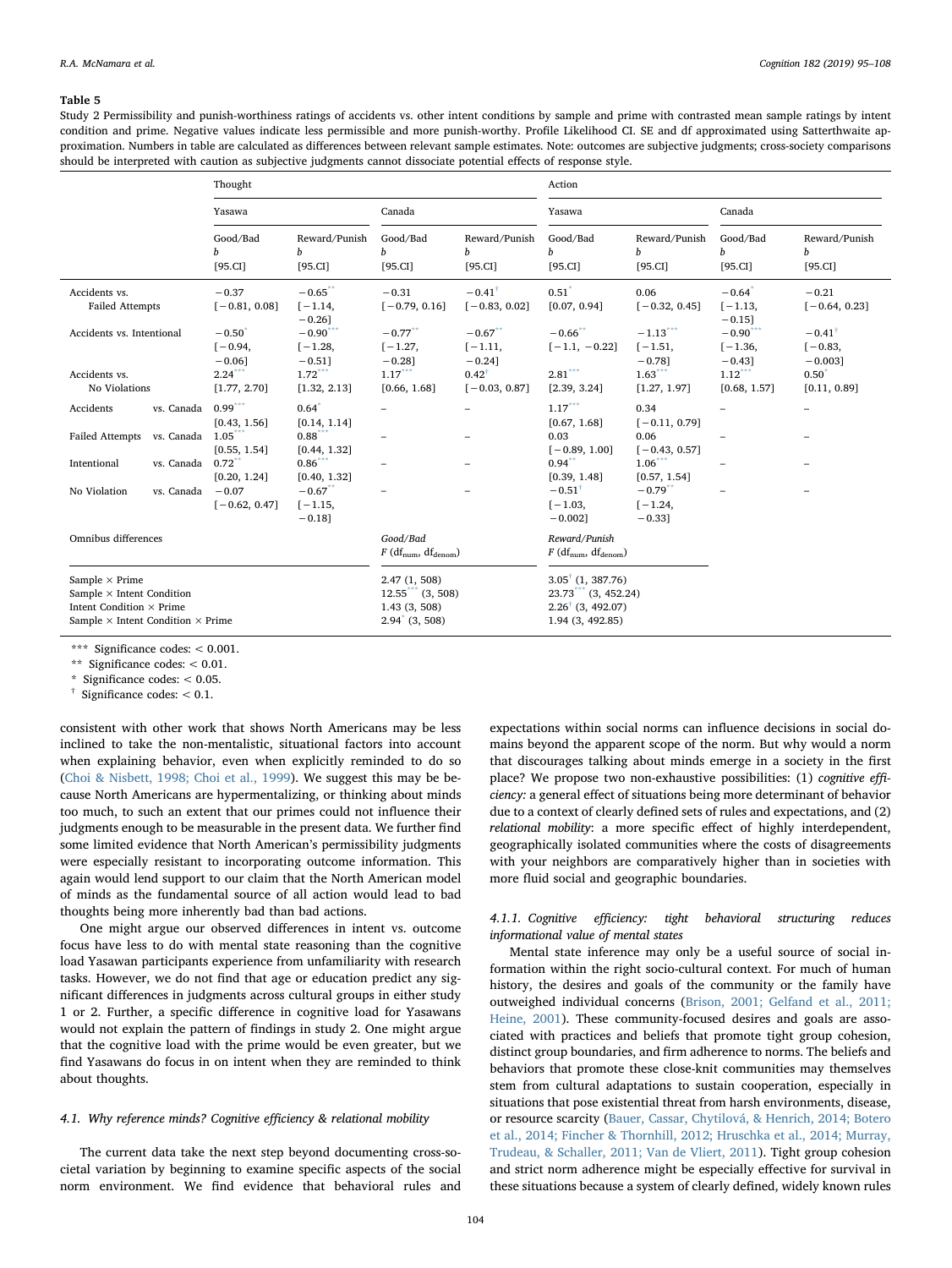and expectations would reduce the range of choices an individual actor can make while simultaneously reducing the effort needed to interpret and respond to those actions. In such a system, the valuable time following any given disaster would not be lost in negotiation – everyone would already know their roles and responsibilities in responding to the threat. This defined situational structure for behavior can then facilitate smoother, more efficient, long-term coordination and cooperation (for an example of how norms might facilitate cooperative coordination, see: [McNamara & Henrich, 2017](#page-13-2)). Other lines of research also corroborate that more community-oriented societies also often pay less attention to intent in their moral judgments ([Cohen, 2003; Hamilton](#page-12-24) [et al., 1983; Laurin & Plaks, 2014](#page-12-24)). Intent may receive less emphasis in these societies because norms make the situation such a strong determinant of behavior that individual mental states make very little impact on behavior. Personal, internal mental states would then be a poor predictor and much harder to infer from the behavioral cues available; and thus, a poor use of one's limited social-cognitive resources.

A major limitation to this cognitive efficiency explanation is of course that our Indo-Fijian sample, who are also more community-oriented than most samples from Western populations, do not show the outcome focus that our Indigenous iTaukei Fijian samples do. So, while there may be some evidence to support a general effect of communal group orientation relating to tighter situational constraints and less reliance on mental state information to predict behavior, collectivism/ individualism alone cannot explain the present pattern of findings ([Laurin & Plaks, 2014; Young & Saxe, 2011](#page-12-25)). We therefore further suggest that there may be some additional socio-ecological constraint in some societies that further shapes locally-contingent models of mind. We suggest relative isolation, and consequent higher costs of moving away from social conflict, may further promote the adaptive benefits of a model of mind that treats minds as unknowable.

# 4.1.2. Relational mobility: When costs of community conflict are high, focus on behavior promotes consequentialist thinking

What does avoidance of mind talk do for people in societies with Opacity of Mind norms? Our data suggest that one result is more outcome-focused, consequentialist patterns of moral judgments. By focusing on what can be directly observed in behavior rather than what must necessarily be inferred within the unseen realm of mental states, this consequentialist orientation might curtail unprovable inferences when it is difficult to move away from social sources of conflict. In societies like our participating Indigenous iTaukei Fijian communities, reliance on traditional, communal food production and ownership models, combined with living in relative isolation on islands, may increase the costs of not getting along with your neighbor substantially more than for societies who rely on more autonomy and who live on larger landmasses with more area to disperse over. Opacity of Mind norms have been identified in Pacific Island communities like Fiji, Samoa, and among societies in Papua New Guinea $^9$  $^9$  ([Duranti, 2015;](#page-12-2) [Robbins & Rumsey, 2008](#page-12-2)). Other societies that express doubt about the accessibility of others' mental states include highland Maya [\(Groark,](#page-12-26) [2008\)](#page-12-26) and nomadic but geographically remote Inuit groups in the high arctic ([Briggs, 2008\)](#page-11-9). While we caution against lumping all of these societies into the same phenomenon, similarities across them may point to a general adaptive strategy for dealing with deep social interdependence and steep costs of losing those social connections.

Relational mobility as construed here also has similarities to group entitativity, or the extent to which groups are seen as collective wholes

and group members seen as interchangeable [\(Lickel, Wieczorkowska, &](#page-12-27) [Lewis, 2000](#page-12-27)). Groups that are seen as more cohesive wholes by outsiders and insiders are more likely to be ascribed collective responsibility and collective blame for various actions [\(Denson, Lickel, Curtis,](#page-12-28) [Stenstrom, & Ames, 2006; Waytz & Young, 2012\)](#page-12-28). These perceptions of being a member of a more entity-like, cohesive group may be another mechanism driving collectivism and in-group cohesion: experimental inductions of uncertainty lead to higher endorsements of group membership in highly entitative groups ([Castano, Yzerbyt, Paladino, &](#page-12-29) [Sacchi, 2002\)](#page-12-29). Some research of moral reasoning among participants in Hong Kong suggested that people living in a collectivistic, group-oriented environment are also more likely to endorse collective responsibility [\(Chiu & Hong, 1992\)](#page-12-30). Taken together, group entitativity and collective responsibility may be in part responsible for patterns of witchcraft and sorcery concerns in societies with documented Opacity of Mind norms within Melanesia. In these societies, illness of protracted length (or one leading to death) is often attributed to sorcery or witchcraft by some member of another group. When the sorcery/ witchcraft allegation is put forward, individual members of the group may or may not be identified. Importantly, the individual's kin or other focal group has some responsibility for delivering the appropriate compensation to the ill or deceased person's group ([Patterson, 1974](#page-13-10)).

Cognitive efficiency and relational mobility need not be mutually exclusive mechanisms. Living in a society with strict situational guidelines for behavior with more hard-and-fast behavioral constraints makes obligation to family and social status a more important determinant of action than individual desires and beliefs. Mental state inference can be an effective and efficient strategy when individuals are given the autonomy to act according to their own desires and goals, because, in such a context, individual behavior is indeed the direct reflection of individual desires and goals. However, the need to avoid mental state inference as a potential source of conflict is even greater in cases where people depend on each other for basic survival and cannot easily remove themselves from a conflict. Thus, the two may both be in operation in places with more demonstrable Opacity of Mind norms while cognitive efficiency alone may account for broader cross-cultural differences between more autonomous and more mind-focused societies vs. more interdependent and more situation-focused societies.

# 4.2. Future directions

It is important to note, however, that the previous work on resistance to considering the situation in North American samples focused on attributions about stable traits, not transient mental states ([Malle,](#page-12-31) [2006\)](#page-12-31). Whether intentions might be thought of in ways similar to or different from stable dispositional traits is beyond the scope of the present research. However, early social psychology theorists suggested that inferences about actor intent were a core part of how people determine behavioral causality ([Heider, 1958\)](#page-12-32), and how we build inferences about stable, internal dispositions ([Jones & Davis, 1966](#page-12-33)). American children begin to link information about repeated and intentional actions into inferences about dispositional traits starting in middle childhood ([Boseovski, Chiu, & Marcovitch, 2013; Rotenberg,](#page-11-10) [1980\)](#page-11-10). When no intention information is given, American adults will infer an intention based upon previous positive or negative experience with that person (Chakroff [& Young, 2015; Kliemann, Young, Scholz, &](#page-12-34) [Saxe, 2008\)](#page-12-34). Further study is needed to determine if people living in the context of different cultural models of mind might spontaneously infer intentions to evaluate behavior and whether they might produce different patterns of dispositional attributions.

While the verbal and self-report accounts people give in Opacity of Mind contexts suggest talking about minds is discouraged, it remains unclear how this translates to thinking about minds. How, at a cognitive processing level, might such norms influence the ways that people track what other agents perceive, desire, and know/believe? Our study 2 finding that Yasawan participants judged outcome less severely when

<span id="page-10-0"></span><sup>9</sup> Though PNG is geographically larger than many Pacific Island nations, its history of cultural and linguistic barriers to gene flow make it one of the most genetically diverse countries in the world ([Bergström et al., 2017\)](#page-11-11). These cultural barriers to mixing across groups also speak to the relative relational immobility among these societies.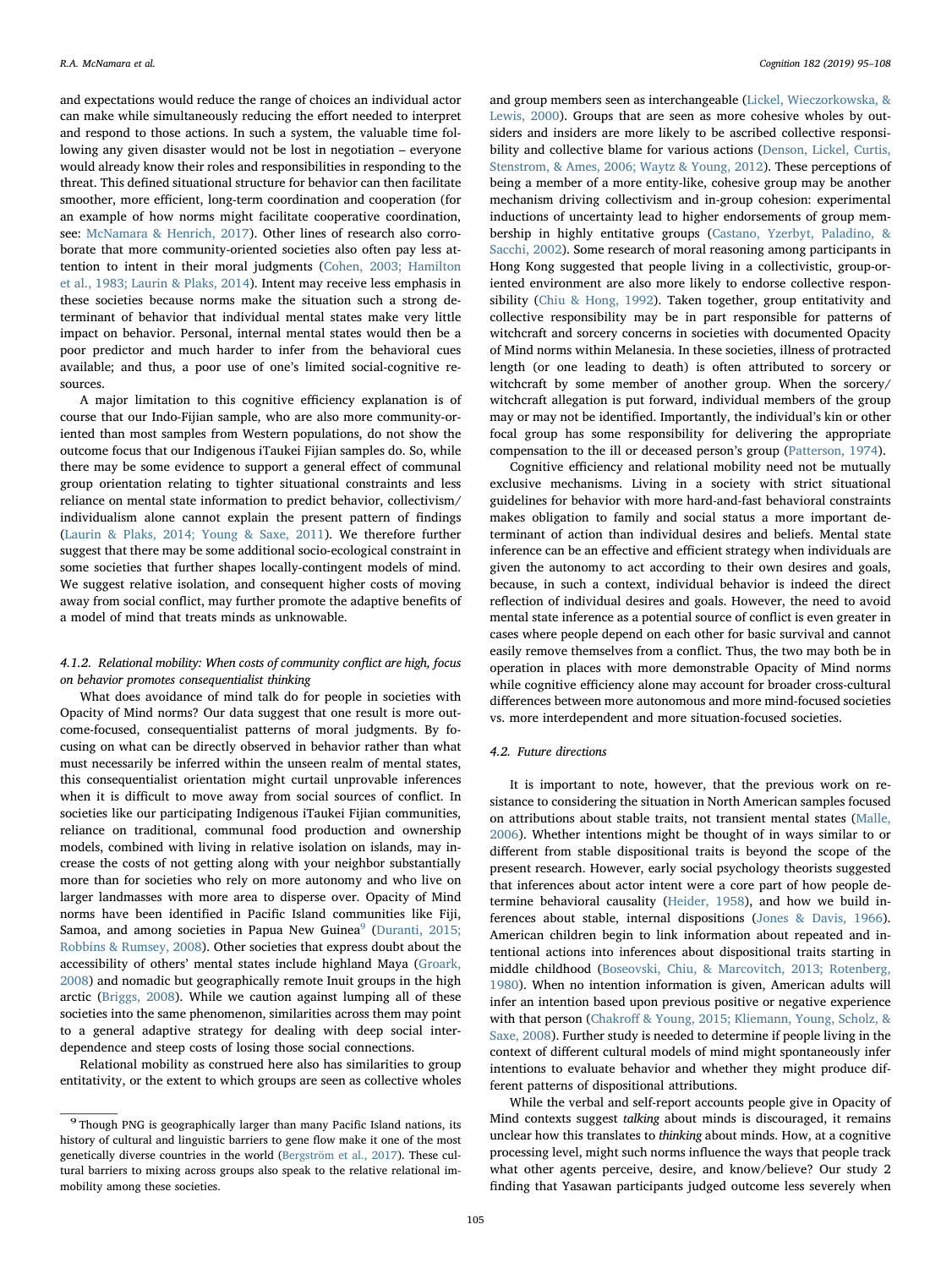reminded to think about thoughts hints at a cross-cultural difference in how often minds are the preferred causal explanation of behavior. We suggest this could be the result of lower chronic activation of mind concepts; if the Opacity of Mind norms reduce habitual usage of mental states as explanations of behavior, then mental state concepts would be less often activated and therefore less often relied upon to interpret and respond to behaviors. From a Western perspective, it is tempting to conclude that this must mean that Indigenous iTaukei Fijian culture is suppressing mentalizing. But, it is equally possible that Western beliefs, practices, and institutions boost mentalizing. We suggest both may be occurring.

Another possibility is that both groups think about minds in exactly the same ways, but the social acceptability of talking about it makes our results look different. If this is the case, then we would expect that our Yasawan participants would have the same initial responses to intention, but have to suppress it to reach the outcome-focused responses. One could similarly take the opposing prediction, suggesting that North Americans simply suppress the outcome to reach the intention-focused response. Similarly, the cognitive processing behind mental state attribution could be the same in all cultural contexts – the same informational cues may be attended to and used to reach similar conclusions in all contexts – but the link between mental states as the causes of behaviors may not be as strong in the Opacity of Mind context. This link between mind and behavior may be less salient or even absent all together because other elements of the situation are more predictive and therefore better targets of attention when interpreting others' actions. If this is the case, then the existing behavioral measures of Theory of Mind like the False Belief task would produce results that look different because participants from Opacity of Mind societies would not use mental state information (i.e. the false belief) to provide the behavioral prediction (i.e. point to the location where the protagonist will look for the object) that forms the core of the task measure. Yet another possibility, stemming from the cognitive efficiency hypotheses above, may be that people in Opacity of Mind contexts simply rely more on different informational cues – perhaps fully attending to different elements of the situation not present in the existing body of research (like kinship relationships or other village-relevant, contextual factors). Future research into what people in different socio-cultural contexts attend to and focus on when evaluating behavior can shed further light on how cognitive processes within Theory of Mind function, what sorts of cooperative dilemmas they can resolve, and how they may have evolved within various cultural configurations over human history.

Another important future direction for this research lies in assessing how these patterns of moral judgment may vary with psychological development. Studies with infants in North America show that babies as young as eight months use intent to make socio-moral judgments ([Hamlin, 2013\)](#page-12-35). Though there is some variation in how old children are when they pass verbal theory of mind tests ([Barrett et al., 2013b;](#page-11-12) [Callaghan et al., 2005; Shahaeian, Peterson, Slaughter, & Wellman,](#page-11-12) [2011\)](#page-11-12), North American infants show some evidence for thinking about beliefs by their second year of life ([Heyes, 2014; Low & Perner, 2012;](#page-12-36) [Onishi & Baillargeon, 2005\)](#page-12-36). Taken together, these infant and child studies suggests that intentionality reasoning happens early in development and may be a culturally-universal aspect of our core cognitive architecture [\(Woodward, 2009\)](#page-13-11). It remains to be seen whether this focus on intent may also be present in cultures that downplay mentalizing, or whether the equivalent focus on intent and outcome is present early in life.

#### 5. Conclusion

Culturally-transmitted norms that dictate appropriate social behavior and guide our interpretations of others' actions may fundamentally alter the ways we see and interact with the world around us. We examined how different norms on thinking about minds lead to intent vs.

outcome-focused moral reasoning. We further provide data to suggest focus on intent vs. outcome may be linked to salience of thoughts when making moral decisions. Because these cultural norms may have developed to address specific social and/or ecological pressures societies face, these norms may have an important role in helping people adapt to various socio-ecological environments around the world. By linking group-level, culturally-transmitted concepts and individual-level cognitive processes, we can further examine how culture may tweak minds to suit the constraints of particular environments and social worlds.

# Acknowledgments

The authors would like to thank J. Kiley Hamlin, Jessica De Villiers, Karl Aquino, and Liane Young for their comments on previous versions of this manuscript. Thanks also to Paula Tekei, Malakai Waqairadovu, Siteri Kalouniuca, and the 2012, 2013, and 2014 Yasawa Island research team for their tireless work in gathering and entering the data for this study. Most importantly, we extend our deepest gratitude to Peceli Tavaga and family and the villages of Teci, Dalomo, Bukama, and Yasawa-i-rara in Yasawa, Fiji, for their kind hospitality and enthusiastic participation with our research.

This research was supported by the Social Sciences and Humanities Research Council-funded Cultural Evolution of Religion Research Consortium (CERC) and by a University of British Columbia Hampton Fund Research Grant. This work was also partially funded by "The Emergence of Prosocial Religions" from the John Templeton Foundation, USA.

#### Appendix A. Supplementary material

Supplementary data to this article can be found online at [https://](https://doi.org/10.1016/j.cognition.2018.09.008) [doi.org/10.1016/j.cognition.2018.09.008](https://doi.org/10.1016/j.cognition.2018.09.008).

# References

- <span id="page-11-6"></span>[Anae, M. \(2010\). Research for better Paci](http://refhub.elsevier.com/S0010-0277(18)30244-0/h0005)fic schooling in New Zealand: Teu le va – a [Samoan perspective.](http://refhub.elsevier.com/S0010-0277(18)30244-0/h0005) MAI Review, 1, 1–24.
- <span id="page-11-4"></span><span id="page-11-1"></span>Baker, H. D. (1979). Chinese family and kinship. [New York N.Y: Columbia University Press.](http://refhub.elsevier.com/S0010-0277(18)30244-0/h0010) Barr, K. J. (2003). Beyond the mundane: Fiji'[s religions and worldviews.](http://refhub.elsevier.com/S0010-0277(18)30244-0/h0015) Suva, Fiji: [Ecumenical Centre for Research, Education and Advocacy.](http://refhub.elsevier.com/S0010-0277(18)30244-0/h0015)
- <span id="page-11-2"></span>Barrett, H. C., Bolyanatz, A., Crittenden, A. N., Fessler, D. M. T., Fitzpatrick, S., Gurven, M., et al. (2016). Small-scale societies exhibit fundamental variation in the role of intentions in moral judgment. PNAS, 113(17), 4688–4693. [https://doi.org/10.1073/](https://doi.org/10.1073/pnas.1522070113) [pnas.1522070113](https://doi.org/10.1073/pnas.1522070113).
- <span id="page-11-3"></span>Barrett, H. C., Broesch, T., Scott, R. M., He, Z., Baillargeon, R., Di, Wu, et al. (2013a). Early false-belief understanding in traditional non-Western societies. Proceedings: Biological Sciences, 280(1755), 1–6. [https://doi.org/10.2307/23353353?ref=no-x](https://doi.org/10.2307/23353353?refo-x-route:b7979c19dd7877929795e4aa940d02e0)[route:b7979c19dd7877929795e4aa940d02e0.](https://doi.org/10.2307/23353353?refo-x-route:b7979c19dd7877929795e4aa940d02e0)
- <span id="page-11-12"></span>Barrett, H. C., Broesch, T., Scott, R. M., He, Z., Baillargeon, R., Wu, D., et al. (2013b). Early false-belief understanding in traditional non-Western societies. Proceedings of the Royal Society B: Biological Sciences, 280(1755), 20122654. [https://doi.org/10.](https://doi.org/10.2307/1131213) [2307/1131213](https://doi.org/10.2307/1131213).
- <span id="page-11-7"></span>Bates, D., Maechler, M., Ben Bolker, Walker, S., Christensen, R. H. B., & Singmann, H. (2014). Package "lme4." CRAN.
- <span id="page-11-8"></span>Bauer, M., Cassar, A., Chytilová, J., & Henrich, J. (2014). War's enduring effects on the development of egalitarian motivations and in-group biases. Psychological Science, 25(1), 47–57. [https://doi.org/10.1177/0956797613493444.](https://doi.org/10.1177/0956797613493444)
- <span id="page-11-11"></span>Bergström, A., Oppenheimer, S. J., Mentzer, A. J., Auckland, K., Robson, K., Attenborough, R., et al. (2017). A Neolithic expansion, but strong genetic structure, in the independent history of New Guinea. Science, 357(6356), 1160–1163. [https://](https://doi.org/10.1126/science.aan3842) [doi.org/10.1126/science.aan3842.](https://doi.org/10.1126/science.aan3842)
- <span id="page-11-0"></span>Berman, H. J. (1999). The spiritualization of secular law: The impact of the lutheran reformation. Journal of Law and Religion, 14(2), 313. [https://doi.org/10.2307/](https://doi.org/10.2307/3556574) [3556574.](https://doi.org/10.2307/3556574)
- <span id="page-11-5"></span>Bollig, M. (2006). [Risk management in a hazardous environment: A comparative study of two](http://refhub.elsevier.com/S0010-0277(18)30244-0/h0055) pastoral societies (pp. 1–[459\). New York: Springer](http://refhub.elsevier.com/S0010-0277(18)30244-0/h0055).
- <span id="page-11-10"></span>Boseovski, J. J., Chiu, K., & Marcovitch, S. (2013). Integration of behavioral frequency and intention information in young children's trait attributions. Social Development, 22(1), 38–57. [https://doi.org/10.1111/sode.12008.](https://doi.org/10.1111/sode.12008)
- Botero, C. A., Gardner, B., Kirby, K. R., Bulbulia, J., Gavin, M. C., & Gray, R. D. (2014). The ecology of religious beliefs. Proceedings of the National Academy of Sciences, 111(47), 16784–16789. [https://doi.org/10.1073/pnas.1408701111.](https://doi.org/10.1073/pnas.1408701111)
- <span id="page-11-9"></span>Briggs, J. L. (2008). Daughter and pawn: One ethnographer's routes to understanding children. Ethos, 36(4), 449–456. [https://doi.org/10.1111/j.1548-1352.2008.](https://doi.org/10.1111/j.1548-1352.2008.00026.x) [00026.x.](https://doi.org/10.1111/j.1548-1352.2008.00026.x)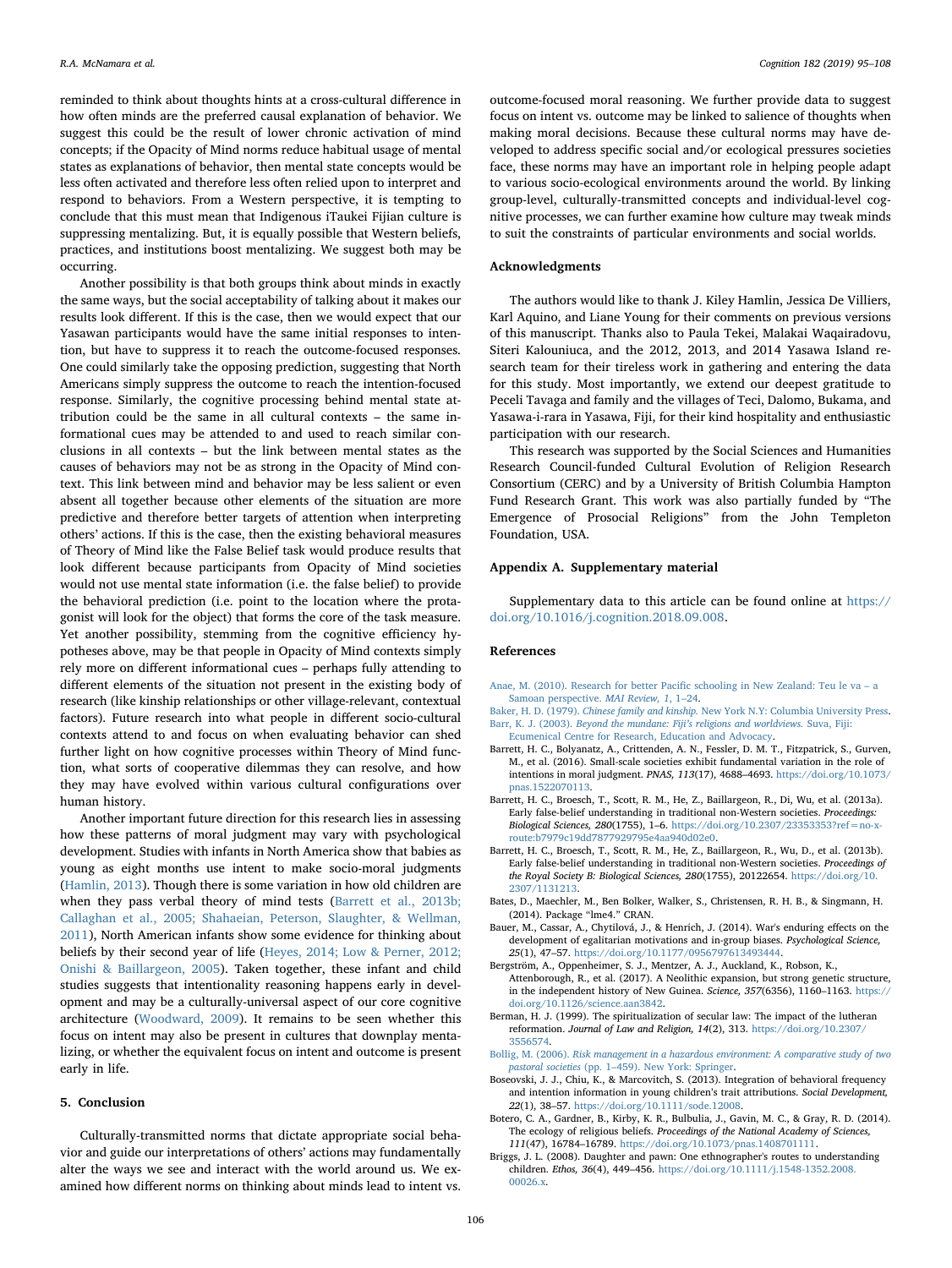<span id="page-12-15"></span>[Brison, K. J. \(2001\). Crafting sociocentric selves in religious discourse in Rural Fiji.](http://refhub.elsevier.com/S0010-0277(18)30244-0/h0075) Ethos, 29[\(4\), 453](http://refhub.elsevier.com/S0010-0277(18)30244-0/h0075)–474.

<span id="page-12-20"></span>[Brown, C. H. \(1981\). demographic constraints on caste: A Fiji Indian example.](http://refhub.elsevier.com/S0010-0277(18)30244-0/h0080) American [Ethnologist, 8](http://refhub.elsevier.com/S0010-0277(18)30244-0/h0080)(2), 314–328.

Callaghan, T., Rochat, P., Lillard, A., Claux, M. L., Odden, H., Itakura, S., et al. (2005). Synchrony in the onset of mental-state reasoning: Evidence from five cultures. Psychological Science, 16(5), 378–384. [https://doi.org/10.1111/j.0956-7976.2005.](https://doi.org/10.1111/j.0956-7976.2005.01544.x) [01544.x.](https://doi.org/10.1111/j.0956-7976.2005.01544.x)

<span id="page-12-29"></span>[Castano, E., Yzerbyt, V., Paladino, M. P., & Sacchi, S. \(2002\). I belong, therefore, I exist:](http://refhub.elsevier.com/S0010-0277(18)30244-0/h0090) Ingroup identifi[cation, ingroup entitativity, and ingroup bias.](http://refhub.elsevier.com/S0010-0277(18)30244-0/h0090) Personality and Social [Psychology Bulletin, 28](http://refhub.elsevier.com/S0010-0277(18)30244-0/h0090)(2), 135–143.

- <span id="page-12-34"></span>Chakroff[, A., & Young, L. \(2015\). How the mind matters for morality.](http://refhub.elsevier.com/S0010-0277(18)30244-0/h0095) AJOB Neuroscience, 6[\(3\), 43](http://refhub.elsevier.com/S0010-0277(18)30244-0/h0095)–48.
- <span id="page-12-30"></span>Chiu, C. Y., & Hong, Y. Y. (1992). The effects of intentionality and validation on individual and collective responsibility attribution among Hong Kong Chinese. Journal of Psychology: Interdisciplinary and Applied, 126(3), 291–300. [https://doi.org/10.](https://doi.org/10.1080/00223980.1992.10543363) [1080/00223980.1992.10543363](https://doi.org/10.1080/00223980.1992.10543363).
- <span id="page-12-23"></span>Choi, I., & Nisbett, R. E. (1998). Situational salience and cultural differences in the correspondence bias and actor-observer bias. Personality and Social Psychology Bulletin, 24(9), 949–960. [https://doi.org/10.1177/0146167298249003.](https://doi.org/10.1177/0146167298249003)
- Choi, I., Nisbett, R. E., & Norenzayan, A. (1999). Causal attribution across cultures: Variation and universality. Psychological Bulletin, 125(1), 47–63. [https://doi.org/10.](https://doi.org/10.1037//0033-2909.125.1.47) [1037//0033-2909.125.1.47.](https://doi.org/10.1037//0033-2909.125.1.47)
- <span id="page-12-24"></span>[Cohen, A. B. \(2003\). RESEARCH: Religion, likelihood of action, and the morality of](http://refhub.elsevier.com/S0010-0277(18)30244-0/h0115) mentality. [International Journal for the Psychology of Religion, 13](http://refhub.elsevier.com/S0010-0277(18)30244-0/h0115)(4), 273–285.
- [Cohen, A. B., & Rozin, P. \(2001\). Religion and the morality of mentality.](http://refhub.elsevier.com/S0010-0277(18)30244-0/h0120) Journal of [Personality and Social Psychology, 81](http://refhub.elsevier.com/S0010-0277(18)30244-0/h0120)(4), 697–710.
- <span id="page-12-10"></span>Costa, J. (2009). [On the role of consequences in punitive and remunerative judgments: Testing](http://refhub.elsevier.com/S0010-0277(18)30244-0/h0125) an ultimate explanation. [Cambridge, MA: Harvard University, Department of](http://refhub.elsevier.com/S0010-0277(18)30244-0/h0125) [Anthropology](http://refhub.elsevier.com/S0010-0277(18)30244-0/h0125).
- <span id="page-12-9"></span>Cushman, F. (2008). Crime and punishment: Distinguishing the roles of causal and intentional analyses in moral judgment. Cognition, 108(2), 353–380. [https://doi.org/](https://doi.org/10.1016/j.cognition.2008.03.006) [10.1016/j.cognition.2008.03.006.](https://doi.org/10.1016/j.cognition.2008.03.006)
- <span id="page-12-8"></span>Cushman, [F. \(2015\). Deconstructing intent to reconstruct morality.](http://refhub.elsevier.com/S0010-0277(18)30244-0/h0135) Current Opinion in [Psychology, 6](http://refhub.elsevier.com/S0010-0277(18)30244-0/h0135), 97–103.
- Cushman, F., Sheketoff, R., Wharton, S., & Carey, S. (2013). The development of intentbased moral judgment. Cognition, 127(1), 6–21. [https://doi.org/10.1016/j.cognition.](https://doi.org/10.1016/j.cognition.2012.11.008) [2012.11.008](https://doi.org/10.1016/j.cognition.2012.11.008).
- De Weerdt, J., & Dercon, S. (2006). Risk-sharing networks and insurance against illness. Journal of Development Economics, 81(2), 337–356. [https://doi.org/10.1016/j.](https://doi.org/10.1016/j.jdeveco.2005.06.009) [jdeveco.2005.06.009.](https://doi.org/10.1016/j.jdeveco.2005.06.009)
- <span id="page-12-28"></span>Denson, T. F., Lickel, B., Curtis, M., Stenstrom, D. M., & Ames, D. R. (2006). The roles of entitativity and essentiality in judgments of collective responsibility. Group Processes & Intergroup Relations, 9(1), 43–61. [https://doi.org/10.1177/1368430206059857.](https://doi.org/10.1177/1368430206059857)

<span id="page-12-2"></span>Duranti, A. (2015). [The anthropology of intentions: Language in a world of others.](http://refhub.elsevier.com/S0010-0277(18)30244-0/h0155) [Cambridge, UK: Cambridge University Press](http://refhub.elsevier.com/S0010-0277(18)30244-0/h0155).

- <span id="page-12-21"></span>[Faul, F., Erdfelder, E., Buchner, A., & Lang, A.-G. \(2009\). Statistical power analyses using](http://refhub.elsevier.com/S0010-0277(18)30244-0/h0160) [G\\*Power 3.1: Tests for correlation and regression analyses.](http://refhub.elsevier.com/S0010-0277(18)30244-0/h0160) Behavior Research [Methods, 41](http://refhub.elsevier.com/S0010-0277(18)30244-0/h0160), 1149–1160.
- Fincher, C. L., & Thornhill, R. (2012). Parasite-stress promotes in-group assortative sociality: The cases of strong family ties and heightened religiosity. Retrieved from Behavioral and Brain Sciences, 39(2–3), 155–160. [http://journals.cambridge.org/](http://journals.cambridge.org/action/search?searchType=CITEADVANCE%26journals=BBS%26volume=35%26issue=02%26page=61%26author=Fincher%26year=2012) [action/search?searchType=CITEADVANCE&journals=BBS&volume=35&issue=02](http://journals.cambridge.org/action/search?searchType=CITEADVANCE%26journals=BBS%26volume=35%26issue=02%26page=61%26author=Fincher%26year=2012) [&page=61&author=Fincher&year=2012](http://journals.cambridge.org/action/search?searchType=CITEADVANCE%26journals=BBS%26volume=35%26issue=02%26page=61%26author=Fincher%26year=2012).

<span id="page-12-16"></span>France, P. (1969). [The charter of the land: Custom and colonization in Fiji.](http://refhub.elsevier.com/S0010-0277(18)30244-0/h0170) Melbourne, [Australia: Oxford University Press](http://refhub.elsevier.com/S0010-0277(18)30244-0/h0170).

- <span id="page-12-5"></span>[Gelfand, M. J., & Jackson, J. C. \(2016\). From one mind to many: The emerging science of](http://refhub.elsevier.com/S0010-0277(18)30244-0/h0175) cultural norms. [Current Opinion in Psychology](http://refhub.elsevier.com/S0010-0277(18)30244-0/h0175).
- <span id="page-12-11"></span>Gelfand, M. J., Nishii, L. H., & Raver, J. L. (2006). On the nature and importance of cultural tightness-looseness. The Journal of Applied Psychology, 91(6), 1225–1244. [https://doi.org/10.1037/0021-9010.91.6.1225.](https://doi.org/10.1037/0021-9010.91.6.1225)
- Gelfand, M. J., Raver, J. L., Nishii, L., Leslie, L. M., Lun, J., Lim, B. C., et al. (2011). Differences between tight and loose cultures: A 33-nation study. Science, 332(6033), 1100–1104. <https://doi.org/10.1126/science.1197754>.
- <span id="page-12-6"></span>Gert, B., & Gert, J. (2016). The definition of morality. In E. N. Zalta (Ed.), The stanford encyclopedia of philosophy (2016 ed.). Stanford, CA, USA. Retrieved from < [https://](https://plato.stanford.edu/archives/spr2016/entries/morality-definition/) [plato.stanford.edu/archives/spr2016/entries/morality-de](https://plato.stanford.edu/archives/spr2016/entries/morality-definition/)finition/ > .
- Gervais, M. M. (2013). [Structures of sentiment: Mapping the a](http://refhub.elsevier.com/S0010-0277(18)30244-0/h0195)ffective bases of social relationships in Yasawa, Fiji. [Retrieved fromLos Angeles: University Of California Los](http://refhub.elsevier.com/S0010-0277(18)30244-0/h0195) [Angeles](http://refhub.elsevier.com/S0010-0277(18)30244-0/h0195).
- <span id="page-12-7"></span>Giffin, C., & Lombrozo, T. (2017). An actor's knowledge and intent are more important in evaluating moral transgressions than conventional transgressions. Cognitive Science, 113(11), 4688. <https://doi.org/10.1111/cogs.12504>.
- <span id="page-12-18"></span>Gillion, K. L. (1962). [Fiji's Indian migrants: A history to the end of indenture in 1920.](http://refhub.elsevier.com/S0010-0277(18)30244-0/h0205) [Melbourne: Oxford University Press](http://refhub.elsevier.com/S0010-0277(18)30244-0/h0205).
- Gluckman, M. (1965). [The ideas in Barotse jurisprudence.](http://refhub.elsevier.com/S0010-0277(18)30244-0/h0210) New Haven, CT, USA: Yale [University Press](http://refhub.elsevier.com/S0010-0277(18)30244-0/h0210).
- Gluckman, M. (Ed.). (1972). The allocation of responsibility[. Manchester, UK: Manchester](http://refhub.elsevier.com/S0010-0277(18)30244-0/h0215) [University Press](http://refhub.elsevier.com/S0010-0277(18)30244-0/h0215).
- <span id="page-12-12"></span>Graham, J., Nosek, B. A., Haidt, J., Iyer, R., Koleva, S., & Ditto, P. H. (2011). Mapping the moral domain. Journal of Personality and Social Psychology, 101(2), 366–385. [https://](https://doi.org/10.1037/a0021847) [doi.org/10.1037/a0021847.](https://doi.org/10.1037/a0021847)
- <span id="page-12-26"></span>Groark, K. P. (2008). Social opacity and the dynamics of empathic in-sight among the Tzotzil Maya of Chiapas, Mexico. Ethos, 36(4), 427–448. [https://doi.org/10.2307/](https://doi.org/10.2307/20486590?refo-x-route:e8606788871ec0c9d1f90a2a03b76c2c) [20486590?ref=no-x-route:e8606788871ec0c9d1f90a2a03b76c2c.](https://doi.org/10.2307/20486590?refo-x-route:e8606788871ec0c9d1f90a2a03b76c2c)

<span id="page-12-13"></span>Hamilton, V. L., Sanders, J., Hosoi, Y., Ishimura, Z., Matsubara, N., Nishimura, H., et al.

(1983). Universals in judging wrongdoing: Japanese and Americans compared. American Sociological Review, 48(2), 199–211. [https://doi.org/10.2307/](https://doi.org/10.2307/2095105?ref=earch-gateway:7c2f944a9cb10bb8ac5a2eb08bcbc9c6) [2095105?ref=search-gateway:7c2f944a9cb10bb8ac5a2eb08bcbc9c6](https://doi.org/10.2307/2095105?ref=earch-gateway:7c2f944a9cb10bb8ac5a2eb08bcbc9c6).

- <span id="page-12-35"></span>Hamlin, J. K. (2013). Failed attempts to help and harm: Intention versus outcome in preverbal infants' social evaluations. Cognition, 128(3), 451–474. [https://doi.org/10.](https://doi.org/10.1016/j.cognition.2013.04.004) [1016/j.cognition.2013.04.004.](https://doi.org/10.1016/j.cognition.2013.04.004)
- <span id="page-12-32"></span>Heider, F. (1958). [The psychology of interpersonal relations.](http://refhub.elsevier.com/S0010-0277(18)30244-0/h0240) Hillsdale, NJ, USA: Lawrence [Erlbaum Associates Inc](http://refhub.elsevier.com/S0010-0277(18)30244-0/h0240).
- [Heine, S. J. \(2001\). Self as cultural product: An examination of East Asian and North](http://refhub.elsevier.com/S0010-0277(18)30244-0/h0245) American selves. [Journal of Personality, 69](http://refhub.elsevier.com/S0010-0277(18)30244-0/h0245)(6), 881–906.
- <span id="page-12-4"></span>Henrich, J., Heine, S. J., & Norenzayan, A. (2010). The weirdest people in the world? Behavioral and Brain Sciences, 33(2-3), [https://doi.org/10.1017/](https://doi.org/10.1017/S0140525X0999152X) [S0140525X0999152X](https://doi.org/10.1017/S0140525X0999152X) 61–83– discussion 83–135.
- <span id="page-12-36"></span>Heyes, C. (2014). False belief in infancy: A fresh look. Developmental Science, 17(5), 647–659. [https://doi.org/10.1111/desc.12148.](https://doi.org/10.1111/desc.12148)
- Hofstede, G. (1983). The cultural relativity of organizational practices and theories. Journal of International Business Studies, 14(2), 75–89. [https://doi.org/10.2307/](https://doi.org/10.2307/222593?refo-x-route:27ba86b9217ecf52c8112767080e0181) [222593?ref=no-x-route:27ba86b9217ecf52c8112767080e0181](https://doi.org/10.2307/222593?refo-x-route:27ba86b9217ecf52c8112767080e0181).
- Hruschka, D. J., Efferson, C., Jiang, T., Falletta-Cowden, A., Sigurdsson, S., McNamara, R. A., et al. (2014). Impartial institutions, pathogen stress and the expanding social network. Human Nature, 25(4), 567–579. [https://doi.org/10.1007/s12110-014-](https://doi.org/10.1007/s12110-014-9217-0) [9217-0.](https://doi.org/10.1007/s12110-014-9217-0)
- Jolly, M. (1992). Custom and the way of the land: Past and present in Vanuatu and Fiji. Oceania, 62(4), 330–354. [https://doi.org/10.2307/40332509?ref=no-x](https://doi.org/10.2307/40332509?refo-x-route:f2ab9f6c084a36e78650fd5cce7cca91)[route:f2ab9f6c084a36e78650fd5cce7cca91](https://doi.org/10.2307/40332509?refo-x-route:f2ab9f6c084a36e78650fd5cce7cca91).
- <span id="page-12-33"></span>Jones, E. E., & Davis, K. E. (1966). From acts to dispositions the attribution process in person perception. Advances in Experimental Social Psychology, Vol. 2, 219–266. [https://doi.org/10.1016/S0065-2601\(08\)60107-0.](https://doi.org/10.1016/S0065-2601(08)60107-0)
- [Kaplan, H., & Gurven, M. \(2005\). The natural history of human food sharing and co](http://refhub.elsevier.com/S0010-0277(18)30244-0/h0280)[operation: A review and a new multi-individual approach to the negotiation of norms.](http://refhub.elsevier.com/S0010-0277(18)30244-0/h0280) [In H. Gintis, S. Bowles, R. Boyd, & E. Fehr \(Eds.\).](http://refhub.elsevier.com/S0010-0277(18)30244-0/h0280) Moral sentiments and material in[terests: The foundations of cooperation in economic life](http://refhub.elsevier.com/S0010-0277(18)30244-0/h0280) (pp. 75–113). Boston: MIT Press.
- Kelly, J. D. (1988). From Holi to Diwali in Fiji: An essay on ritual and history. Man, 23(1), 40. [https://doi.org/10.2307/2803032.](https://doi.org/10.2307/2803032)
- [Kim, H., & Markus, H. R. \(1999\). Deviance or uniqueness, harmony or conformity? A](http://refhub.elsevier.com/S0010-0277(18)30244-0/h0290) cultural analysis. [Journal of Personality and Social Psychology, 77](http://refhub.elsevier.com/S0010-0277(18)30244-0/h0290)(4), 785–800.
- Kimbrough, E. O., & Vostroknutov, A. (2013, May 11). Norms Make Preferences Social. Retrieved from  $\lt$  <http://ssrn.com/abstract=2267135>  $>$ .
- Kliemann, D., Young, L., Scholz, J., & Saxe, R. (2008). The influence of prior record on moral judgment. Neuropsychologia, 46(12), 2949–2957. [https://doi.org/10.1016/j.](https://doi.org/10.1016/j.neuropsychologia.2008.06.010) [neuropsychologia.2008.06.010.](https://doi.org/10.1016/j.neuropsychologia.2008.06.010)
- Kline, M. A., Boyd, R., & Henrich, J. (2013). Teaching and the life history of cultural transmission in Fijian villages. Human Nature, 24(4), 351–374. [https://doi.org/10.](https://doi.org/10.1007/s12110-013-9180-1) [1007/s12110-013-9180-1](https://doi.org/10.1007/s12110-013-9180-1).

<span id="page-12-0"></span>Koenig, S. (2015). Season two. Retrieved from <https://serialpodcast.org/season-two>.<br>Kroeber, A. L. (1976). *Handbook of the Indians of California*. New York, NY, USA: Dover.

<span id="page-12-22"></span>Kuznetsova, A., Brockhoff, P. B., & Christensen, R. H. B. (2014, July 14). Package "lmerTest." CRAN. Retrieved from < [http://cran.r-project.org/web/packages/](http://cran.r-project.org/web/packages/lmerTest/index.html) [lmerTest/index.html](http://cran.r-project.org/web/packages/lmerTest/index.html) > .

- <span id="page-12-19"></span>Lal, B. V. (1992). [Broken waves: A history of the Fiji Islands in the Twentieth Century.](http://refhub.elsevier.com/S0010-0277(18)30244-0/h0325) [Honolulu: University of Hawaii Press](http://refhub.elsevier.com/S0010-0277(18)30244-0/h0325).
- <span id="page-12-25"></span>Laurin, K., & Plaks, J. E. (2014). Religion and punishment opposing influences of orthopraxy and orthodoxy on reactions to unintentional acts. Social Psychological and Personality Science, 5(7), 835–843. <https://doi.org/10.1177/1948550614534698>.
- <span id="page-12-27"></span>Lickel, B., Wieczorkowska, G., & Lewis, A. (2000). Varieties of groups and the perception of group entitativity. Journal of Personality and Social Psychology, 78(2), 223–246. [https://doi.org/10.1037/0022-3514.78.2.223.](https://doi.org/10.1037/0022-3514.78.2.223)

<span id="page-12-3"></span>[Lillard, A. A. \(1998\). Ethnopsychologies: Cultural variations in theories of mind.](http://refhub.elsevier.com/S0010-0277(18)30244-0/h0340) [Psychological Bulletin, 123](http://refhub.elsevier.com/S0010-0277(18)30244-0/h0340)(1), 3–32.

- Liu, D., Wellman, H. M., Tardif, T., & Sabbagh, M. A. (2008). Theory of mind development in Chinese children: A meta-analysis of false-belief understanding across cultures and languages. Developmental Psychology, 44(2), 523–531. [https://doi.org/10.1037/](https://doi.org/10.1037/0012-1649.44.2.523) [0012-1649.44.2.523](https://doi.org/10.1037/0012-1649.44.2.523)
- Low, J., & Perner, J. (2012). Implicit and explicit theory of mind: State of the art. British Journal of Developmental Psychology, 30(1), 1–13. [https://doi.org/10.1111/j.2044-](https://doi.org/10.1111/j.2044-835X.2011.02074.x) [835X.2011.02074.x](https://doi.org/10.1111/j.2044-835X.2011.02074.x).
- <span id="page-12-17"></span>[Luhrmann, T. \(2011\). Toward an anthropological theory of mind.](http://refhub.elsevier.com/S0010-0277(18)30244-0/h0355) Suomen Antropologi: [Journal of the Finnish Anthropological Society, 36](http://refhub.elsevier.com/S0010-0277(18)30244-0/h0355)(4), 5–69.
- <span id="page-12-31"></span>Malle, B. F. (2006). [How the mind explains behavior: Folk explanations, meaning, and social](http://refhub.elsevier.com/S0010-0277(18)30244-0/h0360) interaction. [Boston: MIT press.](http://refhub.elsevier.com/S0010-0277(18)30244-0/h0360)
- <span id="page-12-1"></span>[Markus, H. R., & Kitayama, S. \(1991\). Culture and the self: Implications for cognition,](http://refhub.elsevier.com/S0010-0277(18)30244-0/h0365) [emotion, and motivation.](http://refhub.elsevier.com/S0010-0277(18)30244-0/h0365) Psychological Review, 98(2), 224–253.
- Martin, J. W., & Cushman, F. (2015). [The adaptive logic of moral luck. The Blackwell](http://refhub.elsevier.com/S0010-0277(18)30244-0/h0370) companion to experimental philosophy[. Chichester, UK: Blackwell Publishers](http://refhub.elsevier.com/S0010-0277(18)30244-0/h0370).
- [Matsumoto, D., Takeuchi, S., Andayani, S., Kouznetsova, N., & Krupp, D. \(1998\). The](http://refhub.elsevier.com/S0010-0277(18)30244-0/h0375) [contribution of individualism vs. collectivism to cross-national di](http://refhub.elsevier.com/S0010-0277(18)30244-0/h0375)fferences in display rules. [Asian Journal of Social Psychology, 1](http://refhub.elsevier.com/S0010-0277(18)30244-0/h0375), 147–165.
- Matsumoto, D., & Yoo, S. H. 37 members of the Multinational Study of Cultural Display Rules. (2008). Culture, emotion regulation, and adjustment. Journal of Personality and Social Psychology, 94(6), 925–937. <https://doi.org/10.1037/0022-3514.94.6.925>.
- Mayer, A., & Trauble, B. (2012). Synchrony in the onset of mental state understanding across cultures? A study among children in Samoa. International Journal of Behavioral Development, 37(1), 21–28. <https://doi.org/10.1177/0165025412454030>.
- <span id="page-12-14"></span>McNamara, R. A., Willard, A. K., Norenzayan, A., & Henrich, J. (n.d.). Thinking about thoughts when the mind is unknowable: Cross-cultural differences in mental state reasoning [Unpublished Manuscript].